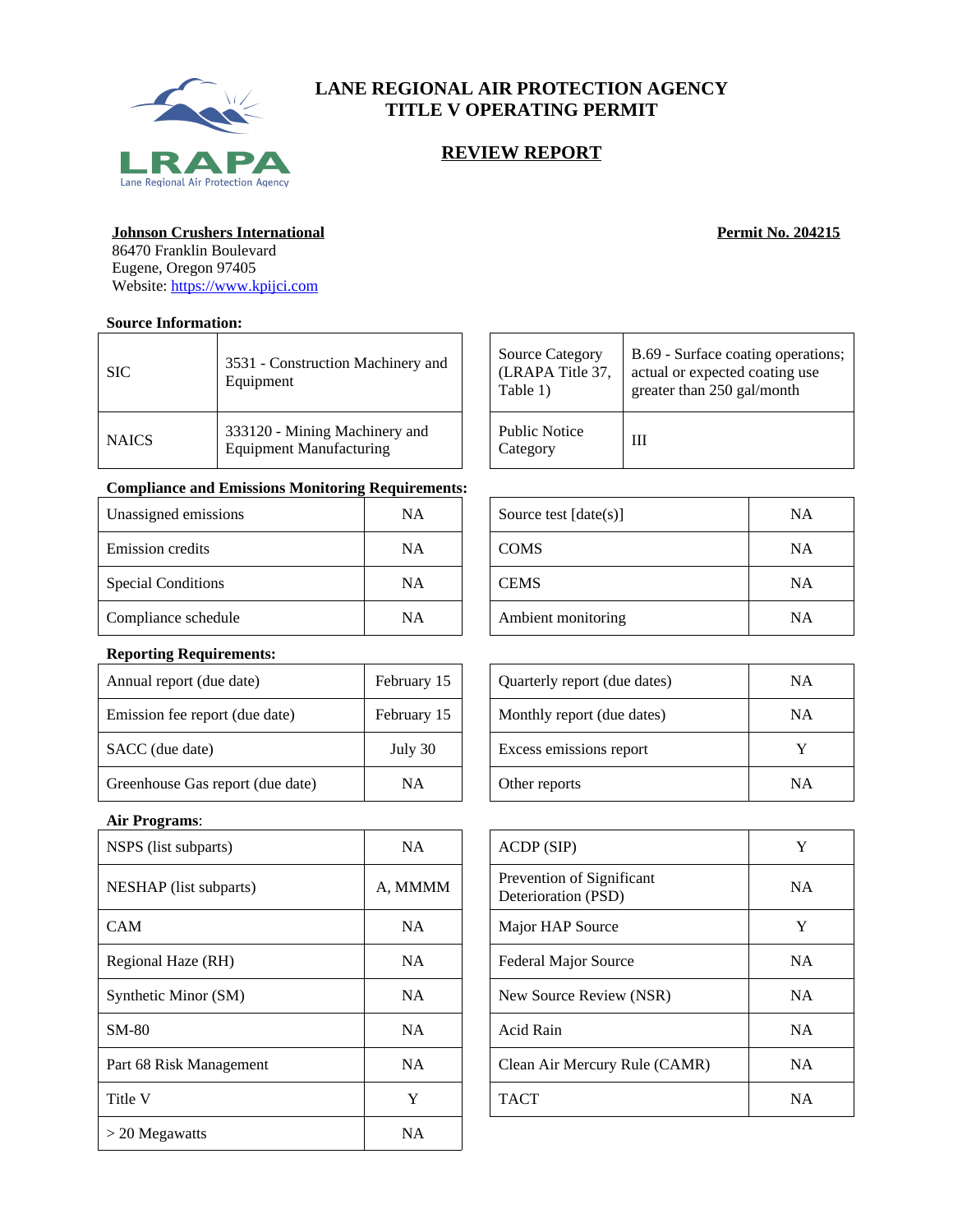# **TABLE OF CONTENTS**

| EMISSION LIMITS AND STANDARDS, TESTING, MONITORING, AND RECORDKEEPING 9 |  |
|-------------------------------------------------------------------------|--|
|                                                                         |  |
|                                                                         |  |
|                                                                         |  |
|                                                                         |  |
|                                                                         |  |
|                                                                         |  |
|                                                                         |  |
|                                                                         |  |
|                                                                         |  |
|                                                                         |  |
|                                                                         |  |
|                                                                         |  |
|                                                                         |  |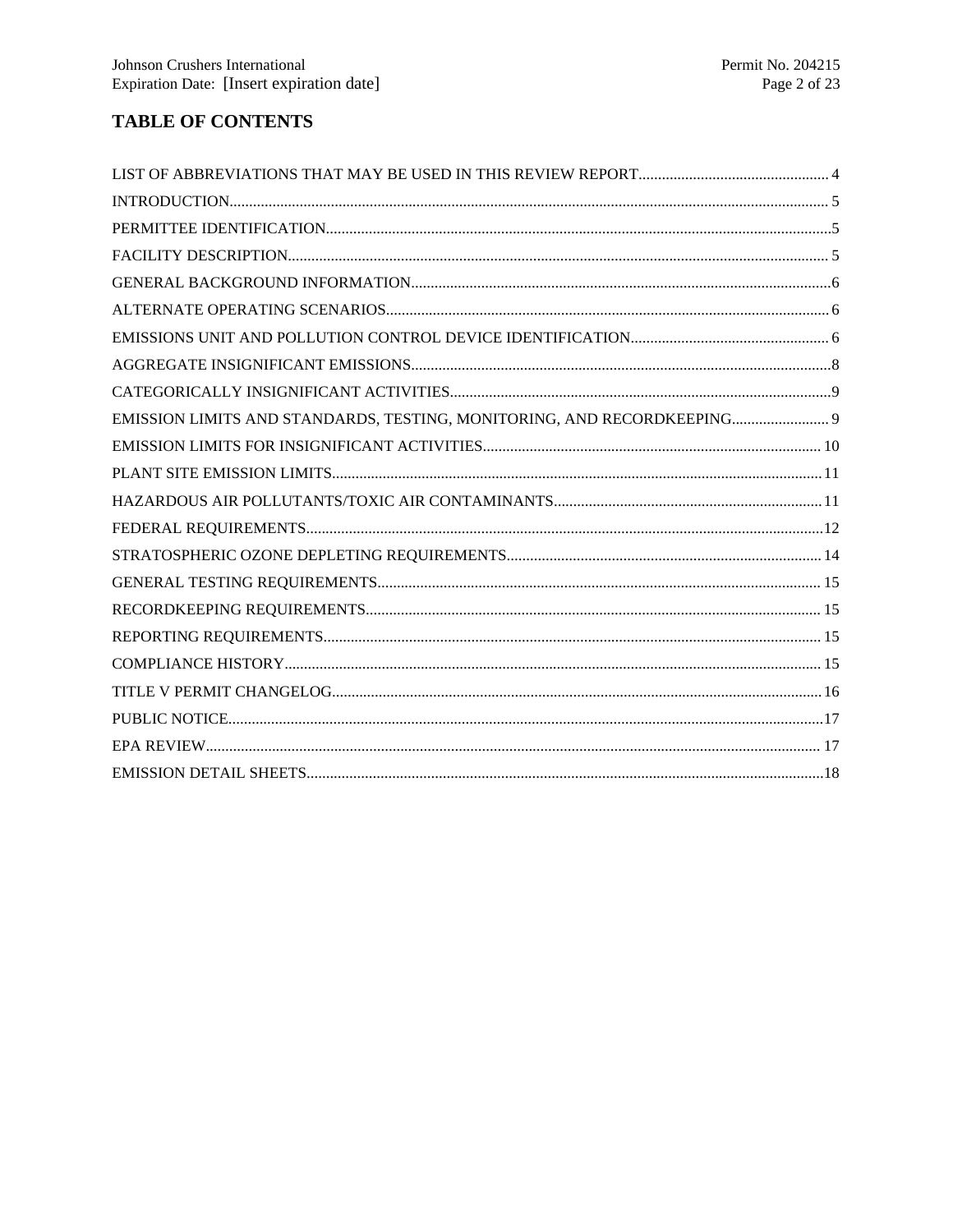# <span id="page-2-0"></span>**LIST OF ABBREVIATIONS THAT MAY BE USED IN THIS REVIEW REPORT**

| ACDP              | Air Contaminant Discharge Permit                 |
|-------------------|--------------------------------------------------|
| <b>AQMA</b>       | Air Quality Management Area                      |
| Act               | Federal Clean Air Act                            |
| <b>ASTM</b>       | American Society of Testing and Materials        |
| <b>BACT</b>       | <b>Best Available Control Technology</b>         |
| Btu               | British thermal unit                             |
| CAM               | <b>Compliance Assurance Monitoring</b>           |
| CAO               | Cleaner Air Oregon                               |
| <b>CEMS</b>       | <b>Continuous Emissions Monitoring System</b>    |
| <b>CFR</b>        | Code of Federal Regulations                      |
| CI                | <b>Compression Ignition</b>                      |
| <b>CMS</b>        | <b>Continuous Monitoring System</b>              |
| CO                | Carbon Monoxide                                  |
| CO <sub>2</sub>   | Carbon dioxide                                   |
| CO <sub>2</sub> e | Carbon dioxide equivalent                        |
| <b>COMS</b>       | <b>Continuous Opacity Monitoring System</b>      |
| <b>CPDS</b>       | <b>Certified Product Data Sheet</b>              |
| CPMS              | Continuous parameter monitoring system           |
| DEQ               | Department of Environmental Quality              |
| dscf              | Dry standard cubic feet                          |
| EF                | Emission factor                                  |
| EPA               | <b>US Environmental Protection Agency</b>        |
| ${\rm EU}$        | <b>Emissions Unit</b>                            |
| <b>FCAA</b>       | Federal Clean Air Act                            |
| ft <sup>2</sup>   | Square foot                                      |
| FSA               | Fuel sampling and analysis                       |
| GHG               | Greenhouse Gas                                   |
| gr/dscf           | Grain per dry standard cubic feet $(1$ pound =   |
|                   | 7000 grains)                                     |
| HAP               | Hazardous Air Pollutant as defined by            |
|                   | LRAPA title 12                                   |
| HCFC              | Halogenated Chloro-Fluoro-Carbons                |
| Hr                | Hour                                             |
| ID                | Identification number or label                   |
| I&M               | Inspection and maintenance                       |
| lb                | Pound                                            |
| LRAPA             | Lane Regional Air Protection Agency              |
| <b>MACT</b>       | Maximum Achievable Control Technology            |
| MМ                | Million                                          |
| <b>MMBtu</b>      | Million British thermal units                    |
| NA                | Not applicable                                   |
|                   | NESHAP National Emission Standards for Hazardous |
|                   | Air Pollutants                                   |
| NO <sub>x</sub>   | Nitrogen oxides                                  |

| <b>NSPS</b>       | <b>New Source Performance Standards</b>     |  |
|-------------------|---------------------------------------------|--|
| <b>NSR</b>        | <b>New Source Review</b>                    |  |
| O <sub>2</sub>    | Oxygen                                      |  |
| OAR               | Oregon Administrative Rules                 |  |
| ODEQ              | Oregon Department of Environmental          |  |
|                   | Quality                                     |  |
| <b>OPR</b>        | Operation                                   |  |
| <b>ORS</b>        | <b>Oregon Revised Statutes</b>              |  |
| 0&M               | Operation and maintenance                   |  |
| Pb                | Lead                                        |  |
| PCD               | <b>Pollution Control Device</b>             |  |
| PM                | Particulate matter                          |  |
| PM <sub>2.5</sub> | Particulate matter less than 2.5 microns in |  |
|                   | size                                        |  |
| $PM_{10}$         | Particulate matter less than 10 microns in  |  |
|                   | size                                        |  |
| ppm               | Parts per million                           |  |
| <b>PSD</b>        | Prevention of Significant Deterioration     |  |
| PSEL              | <b>Plant Site Emission Limit</b>            |  |
| psia              | pounds per square inch, actual              |  |
| PTE               | Potential to Emit                           |  |
| <b>RICE</b>       | Reciprocating Internal Combustion Engine    |  |
| <b>SACC</b>       | Semi-Annual Compliance Certification        |  |
| <b>SCEMP</b>      | <b>Surrogate Compliance Emissions</b>       |  |
|                   | <b>Monitoring Parameter</b>                 |  |
| <b>SCF</b>        | Standard cubic foot                         |  |
| <b>SDS</b>        | <b>Safety Data Sheet</b>                    |  |
| <b>SER</b>        | Significant emission rate                   |  |
| <b>SERP</b>       | Source emissions reduction plan             |  |
| SI                | <b>Spark Ignition</b>                       |  |
| <b>SIC</b>        | <b>Standard Industrial Code</b>             |  |
| <b>SIP</b>        | <b>State Implementation Plan</b>            |  |
| SO <sub>2</sub>   | Sulfur dioxide                              |  |
| <b>ST</b>         | Source test                                 |  |
| <b>TACT</b>       | Typically Achievable Control Technology     |  |
| <b>TBACT</b>      | Toxics Best Available Control Technology    |  |
| TPY               | Tons per year                               |  |
| <b>VE</b>         | Visible emissions                           |  |
| <b>VMT</b>        | Vehicle miles traveled                      |  |
| <b>VOC</b>        | Volatile organic compounds                  |  |
| <b>VHAP</b>       | Volatile hazardous air pollutant            |  |
| Year              | A period consisting of any 12-consecutive   |  |
|                   | calendar month                              |  |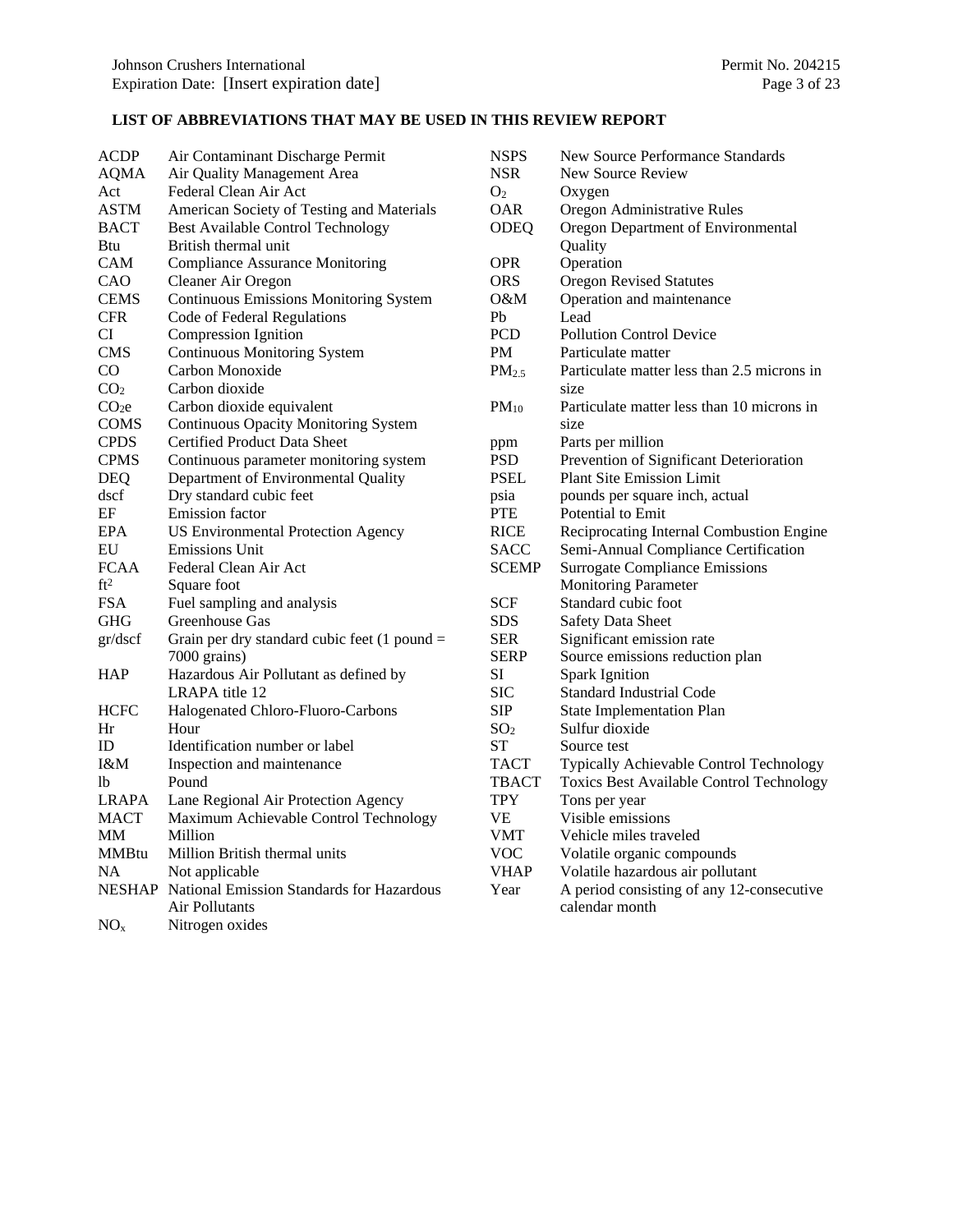### <span id="page-3-0"></span>**INTRODUCTION**

- 1. This is an existing facility applying for a renewal of its existing Title V federal operating permit. Upon issuance, the renewed Title V federal operating permit will be valid for 5 years.
- 2. In accordance with OAR 340-218-0120(1)(f), this review report is intended to provide the legal and factual basis for the draft permit conditions. In most cases, the legal basis for a permit condition is included in the permit by citing the applicable regulation. In addition, the factual basis for the requirement may be the same as the legal basis. However, when the regulation is not specific and only provides general requirements, this review report is used to provide a more thorough explanation of the factual basis for the draft permit conditions.
- 3. The current permit was issued on November 15, 2014 and was originally scheduled to expire on November 15, 2019. The following changes have been made at the facility during the last permit term:

| Date      | Permit revision or notification              | Brief explanation                                                           |
|-----------|----------------------------------------------|-----------------------------------------------------------------------------|
| 8/31/2018 | Administrative Amendment -<br>Addendum No. 1 | Change facility contact person.                                             |
| 12/5/2018 | Administrative Amendment -<br>Addendum No. 2 | Change facility contact person.                                             |
| 4/20/2020 | Administrative Amendment -<br>Addendum No. 3 | Change responsible official title from "President" to<br>"General Manager". |

#### <span id="page-3-1"></span>**PERMITTEE IDENTIFICATION**

4. Johnson Crushers International ("JCI" or "facility") operates a heavy equipment manufacturing facility at 86470 Franklin Boulevard, in Eugene Oregon. The operation comprises the manufacture of truck-mounted rock crushers and associated rock screening equipment. JCI operates three (3) spray booths for painting manufactured equipment and four (4) baghouses to control emissions from metal burning, cutting, machining, and welding.

#### <span id="page-3-2"></span>**FACILITY DESCRIPTION**

5. JCI manufactures mobile aggregate (rock) crushing and handling equipment. Raw metal and finished parts and components used in the manufacturing process at the facility are received by truck. From these components and raw materials, the facility manufacturers its products. The manufacturing process consists of seven emission units: Paint Booth Operations (PBO), Metal Fabrication 1 – Bays 1&2 (MF-1), Metal Fabrication 2 – Bays 3&4 (MF-2), Whitney Burn Table (BT-1), Messer Burn Table (BT-2), and Wet Burn Table (BT-3). Paved road dust and the three (3) natural gas heaters for the booths is accounted for under Aggregate Insignificant Activities (AI).

Metal is cut and formed in Bays 1, 2, 3, and 4. The Wet Burn Table is located in Bay 2, the Messer Burn Table is located in Bay 3, and the Whitney Burn/Punch Burn Table is located in Bay 4. The Messer Burn Table, the Whitney Burn Table, and the Wet Burn Table are generators of  $NO<sub>X</sub>$  and particulate matter (PM). The Messer and the Whitney Burn Tables are both dry burn tables and each have a baghouse to control and collect PM emissions. The Wet Burn Table does not have a baghouse to control PM emissions, but NOx and PM emissions are significantly lower for a wet burn table than for a dry burn table. JCI employs two general ventilation systems adding fresh air and removing shop air. Bays 1 and 2 comprise one system where shop air is collected into common ducts and vented to the atmosphere with no pollution controls. Bays 3 and 4 comprise the other system where shop air is collected into common ducts and then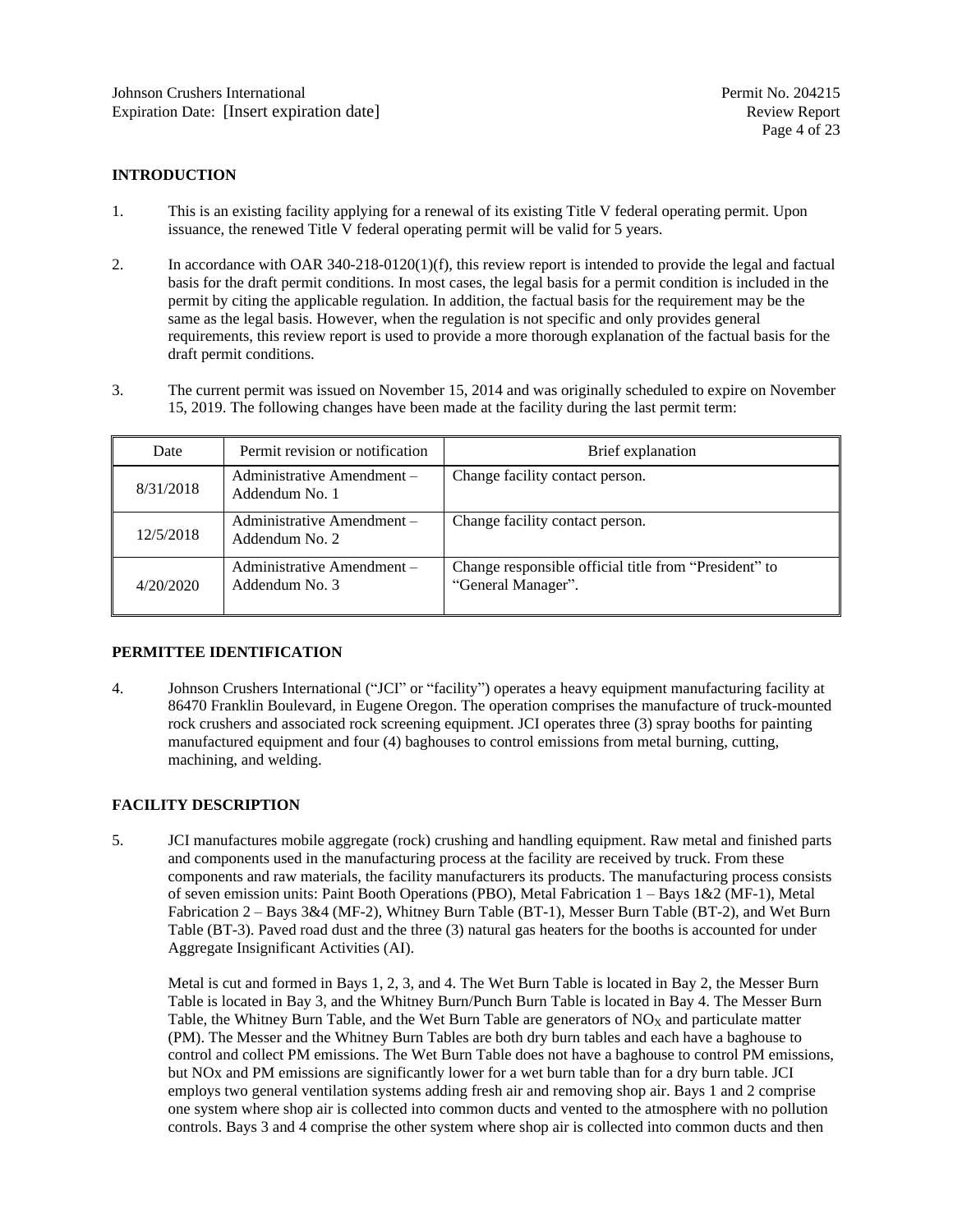routed into the baghouses to the north and south (BH-N, and BH-S). Bays 1-4 are all in the same large building without physical dividers between bays, and therefore all share the same shop air.

Welding is performed throughout the bays amongst the other metal fabrication processes. In some areas there are boomed exhaust systems to collect the welding emissions, in the other areas there is no localized collection of welding emissions.

Painting is performed in Paint Booths 290, 390, and 491. Painting includes cleaning, primer, base coat and final coat, although not all steps are performed on all components. Solvent based coatings are used. This process is subject to the Metal Parts Coating NESHAP (40 CFR 63 Subpart MMMM).

### <span id="page-4-0"></span>**GENERAL BACKGROUND INFORMATION**

- 6. JCI is located outside the Eugene Springfield Air Quality Management Area and in an area that has been designated as attainment for  $PM_{10}$ ,  $PM_{2.5}$ , ozone, carbon monoxide, nitrogen dioxide, sulfur dioxide and lead.
- 7. The facility has been in operation at the current location since 1996, and was discovered as an unpermitted sourced in 2007 as a result of 2006 Toxic Release Inventory (TRI) information. Because of incomplete records, the emissions from the facility for each year during 1999-2002 were presumed to be above the 10 ton per year major source threshold for a single HAP. The emissions for each year during 2003-2006 were documented to be above the 10 ton per year major source threshold for a single HAP. Xylene was the single HAP compound that exceeded 10 tons per year for the aforementioned periods. In 2007, the facility switched to predominantly low-HAP containing solvents and coatings and has reduced emissions below the major source thresholds, but they remain subject to the Subpart MMMM HAP requirements
- 8. As a major source of HAPs, the facility is subject to the requirements of the Miscellaneous Metal Parts National Emission Standards for Hazardous Air Pollutants (40 CFR 63 Subpart MMMM). JCI did not have federally enforceable HAP permit limits in place at the time of the compliance date for existing sources under the Misc. Metal Parts NESHAP and is, therefore, subject to the rule. The compliance date for existing sources was January 2, 2007.
- 9. Because JCI is subject to the Misc. Metal Parts NESHAP, the facility was required to obtain a Construction ACDP and then apply for a Title V Operating Permit within 12-months of startup as required by LRAPA and ODEQ regulations. [LRAPA 37-0020 and OAR 340-218-0020(1)(c)]
- 10. LRAPA issued JCI their first Construction ACDP on November 9, 2007 in preparation for the Title V permit they were required to obtain. LRAPA issued the Title V permit on April 7, 2009. In 2021, as part of the Title V permit renewal, LRAPA discovered that the burn tables at JCI had been overlooked as sources of NOx and they were potentially over the de minimis levels. The facility did not have a PSEL set for NOx, so LRAPA determined that JCI would require another Construction ACDP be issued to add the NOx PSEL to the Title V permit. The Construction ACDP to add the NOx PSEL was issued on May 19, 2022.
- 11. At this time, 40 CFR 63 Subpart MMMM is applicable to JCI.
- 12. The facility is located within 100 kilometers of two (2) Class-I air quality protection areas: Diamond Peak Wilderness, and Three Sisters Wilderness.

#### <span id="page-4-1"></span>**ALTERNATE OPERATING SCENARIOS**

13. The facility has a single operating scenario.

### <span id="page-4-2"></span>**EMISSIONS UNIT AND POLLUTION CONTROL DEVICE IDENTIFICATION**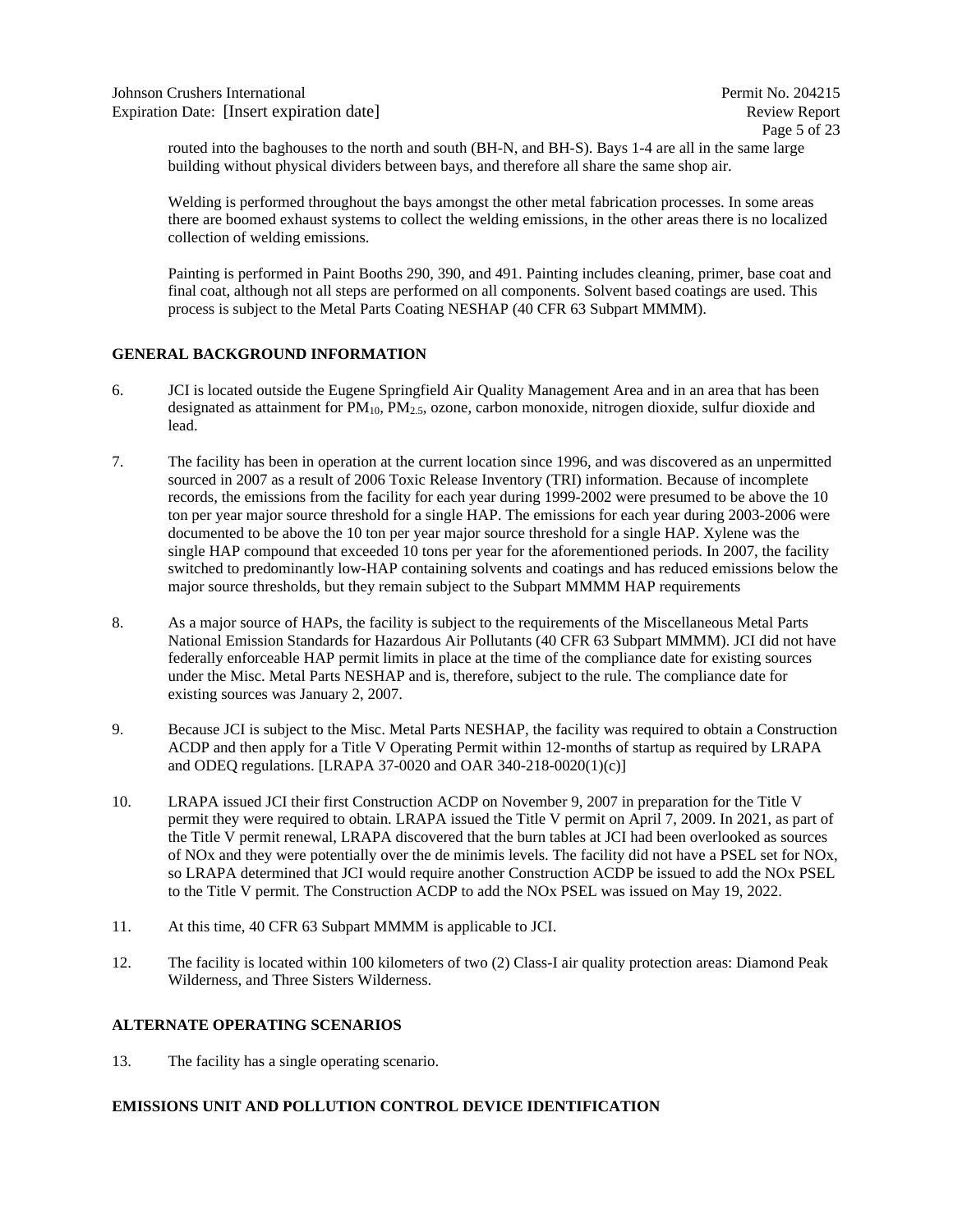- 14. The emission unit designations were changed in this permit renewal. Previously the burn tables and the metal fabrication process performed in all four bays (except welding) were under the EU *Particulate Collection Systems – Exh*, and the welding performed in all four bays was under the EU *Welding Process – WD*. The Exh and WD emission units have been changed to *Metal Fabrication 1 (MF-1)*, *Metal Fabrication 2 (MF-2)*, *Whitney Burn Table (BT-1)*, *Messer Burn Table (BT-2),* and *Wet Burn Table (BT-3)*. A further explanation of these emission units can be found below.
- 15. The emissions units, devices, activities, and pollution control devices at this facility are the following:

| <b>Description</b>                                                                                                                 | EU ID      | <b>Pollution Control Device</b><br><b>Description</b> | <b>PCD ID</b> |  |  |
|------------------------------------------------------------------------------------------------------------------------------------|------------|-------------------------------------------------------|---------------|--|--|
| Paint Booth Operations<br>Paint Booth 290<br>Paint Booth 390<br>Paint Booth 491                                                    | <b>PBO</b> | <b>Paint Booth Filters</b>                            | <b>PBF</b>    |  |  |
| Metal Fabrication 1 (Bays $1 \& 2$ )                                                                                               | $MF-1$     | None                                                  | <b>NA</b>     |  |  |
| Metal Fabrication 2 (Bays $3 \& 4$ )                                                                                               | $MF-2$     | Two (2) Baghouses – N & S                             | BH-N, BH-S    |  |  |
| Burn Table 1 - Whitney                                                                                                             | $BT-1$     | <b>Baghouse</b>                                       | $BH-1$        |  |  |
| Burn Table 2 - Messer                                                                                                              | $BT-2$     | <b>Baghouse</b>                                       | $BH-2$        |  |  |
| Burn Table 3 - Wet                                                                                                                 | $BT-3$     | <b>NA</b>                                             | NA            |  |  |
| Aggregate Insignificant Activities:<br>Paved Road Dust<br>$\bullet$<br>Booths 290, 390, and 491<br>٠<br><b>Natural Gas Heaters</b> | AĪ         | None                                                  | <b>NA</b>     |  |  |

Paint Booth Operations – PBO: This emission units consists of three (3) paint booths each equipped with a paint booth filter or filters. Manufactured items are delivered to one (1) of three (3) paint booths within the facility. Some items receive a solvent wipe down and then the application of a Low HAP primer and final coat painting. Particulates are collected through intake filters. Once dry, components are delivered to selected work stations for final assembly. When dry, the finished product is moved to finish storage for testing and shipping. Paint booth 290 is unique in that it employs a down draft principle hence, it is open at the top of the booth. All other paint booths are totally enclosed.

There are rooms attached to the paint booths where the paint is mixed and pumped to the paint guns. These rooms are called hot rooms because they are heated when needed for paint mixing and flow.

Previously there were five paint booths, but booth 190 and booth 490 were removed.

Metal Fabrication  $1 - Bays \ 1 \ \& \ 2 \ (MF-1)$ : Similar metal fabrication processes occur through all four bays. There are partial divisions between each bay, but no true walls, so there is some mixing of emissions within all four bays.

Metal is cut, punched, machined, burned, and welded as part of the fabrication process. The majority of welding is done on steel plate, bar stock, or structural steel. Occasionally, welding is conducted on aluminum when equipment repairs need to be made. JCI no longer welds Bronze/Brass alloys. A process known as scarfing is also performed. Scarfing prepares cast metals for additional weld fill.

There are general ventilation systems that run through each bay. Some areas have boomed intake points to remove localized emissions, the rest of the intake points draw from the shop air. The ventilation systems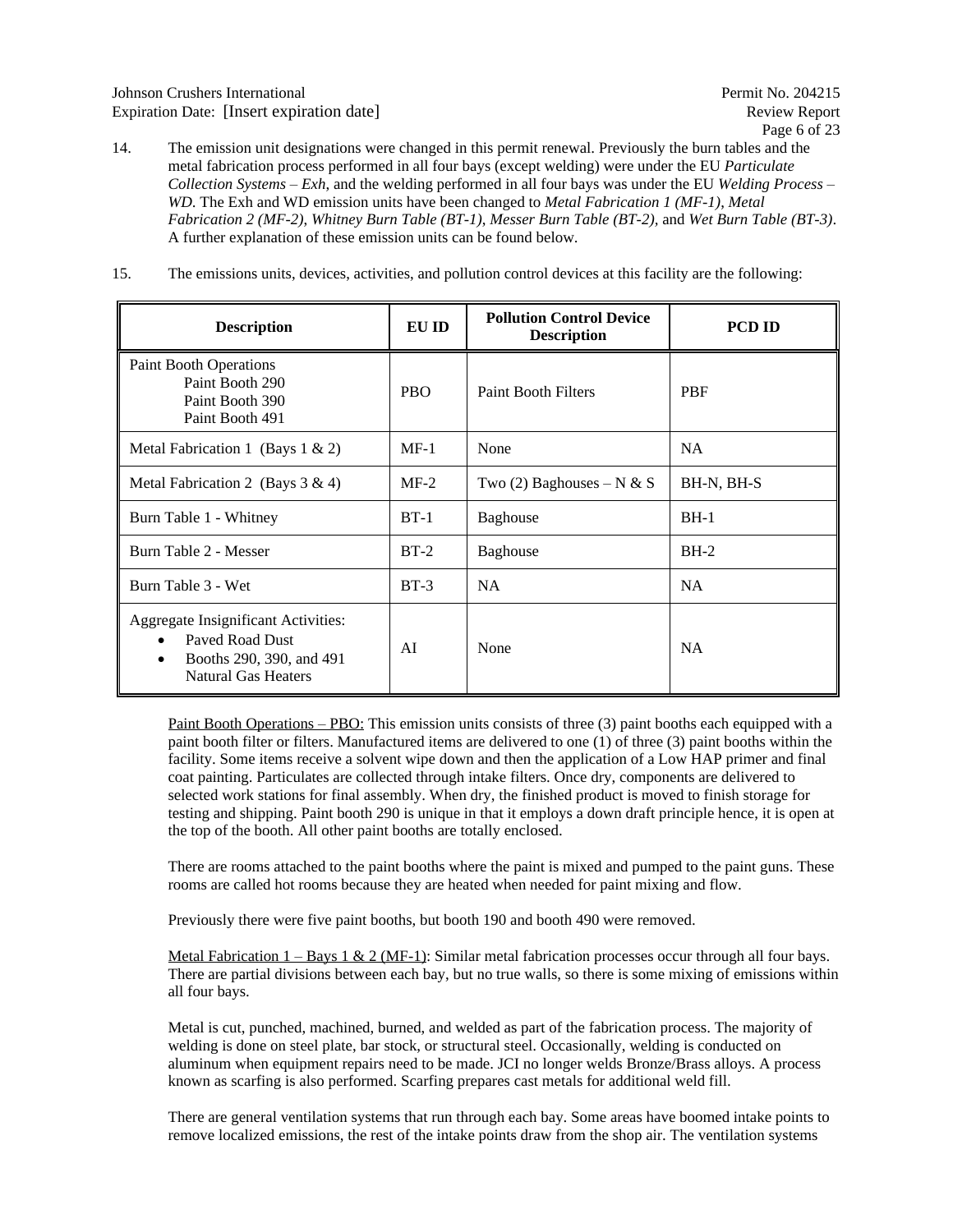Page 7 of 23

from Bays  $1 \& 2$  are exhausted to the outside air without controls. Because of the similar operations, it is assumed that all four bays produce the same amount of PM emissions. JCI calculates the PM emissions from Bays 1  $\&$  2 by weighing the emissions collected from the baghouses for Bays 3  $\&$  4, and assuming the same amount of emissions (plus 2% to account for the amount that escaped through the baghouses) were vented from Bays 1 & 2.

The Wet Burn Table is in Bay 2, and the emissions from this burn table are included with the rest of the fabrication processes in Bays 1 & 2.

Also of note, JCI calculates welding emissions through emission factors. Some of those emissions are captured and weighed as part of the shop emissions, so there is some double counting of PM emissions. Data Sheets for all welding materials being used at the time of permit issuance have been provided.

Metal Fabrication  $2 - \text{Bays } 3 \& 4 \,(MF-2)$ : General process is described above. Rather than use emission factors, the emissions collected from the baghouses (BH-N and BH-S) are weighed and tracked for the year. Since the baghouses are designed to be 98% effective at removing particulate matter, it is assumed that 2% escaped to the atmosphere. The 2% that escaped are the reported emissions for Bays  $3 \& 4$ .

All the particulate matter emissions from the baghouses are assumed to be less than 10 microns in diameter (PM10). Particulates captured by the filters are collected at the base of the baghouses in 55 gallon drums for disposal.

Burn Tables (BT-1, BT-2, & BT-3): There are three burn tables at the facility, the Whitney Burn Table (BT-1), the Messer Burn Table (BT-2), and the Wet Burn Table (BT-3). The Whitney Burn Table and the Messer Burn Table each have a baghouse to control their PM emissions. The Whitney and the Messer are both dry burn tables and are sources of NOx and PM emissions. PM emissions from BT-1 and BT-2 are calculated based on the mass of emissions collected in the two burn table baghouses. The PM emissions are calculated in the same way as those from MF-2 (2% passes through baghouse to atmosphere). The NOx EFs were determined based on the worst case scenario of cutting only very thick (35+ mm) stainless steel. For the Whitney and Messer Burn Tables, the EF is 1.35 (lb NOx / hr operated). For the Wet Burn Table, the EF is 0.36 (lb NOx / hr operated).

The wet burn table is not a significant source of PM, and the emissions are not routed to a baghouse, so the PM emissions from the wet burn table are accounted for as part of Metal Fabrication 1 (MF-1).

#### <span id="page-6-0"></span>**AGGREGATE INSIGNIFICANT EMISSIONS**

Aggregate Insignificant – AI: The PM emissions generated by commercial truck road dust on paved surfaces and roads at the facility are designated Aggregate Insignificant. The road dust emissions are estimated to be 0.1 ton/year of  $PM_{10}$ , based on AP-42 emission factors using 10 inbound and outbound trucks per day.

JCI has three (3) booths with natural gas heaters. None of the natural gas heaters are categorically exempt because they are all rated at greater than 2.0 MMBtu/hr. Booth 290 has a heater rated at 3.88 MMBtu/hr, Booth 390 and 491 each have heaters rated at 4.2 MMBtu/hr. Emission factors from EPA AP-42, Chapter 1.4: Natural Gas Combustion were used to calculate the emissions the heaters emit. For each pollutant,  $(PM, PM_{10}, PM_{2.5}, CO, NO<sub>X</sub>, SO<sub>2</sub>, and VOC)$ , the emissions were less than 1.0 ton per year therefore, the heaters emit less than the de minimis levels and are considered aggregate insignificant (AI) per LRAPA title 12.

### <span id="page-6-1"></span>**CATEGORICALLY INSIGNIFICANT ACTIVITIES**

- 16. The facility has the following categorically insignificant activities:
	- Evaporative and tail pipe emissions from on-site motor vehicle operation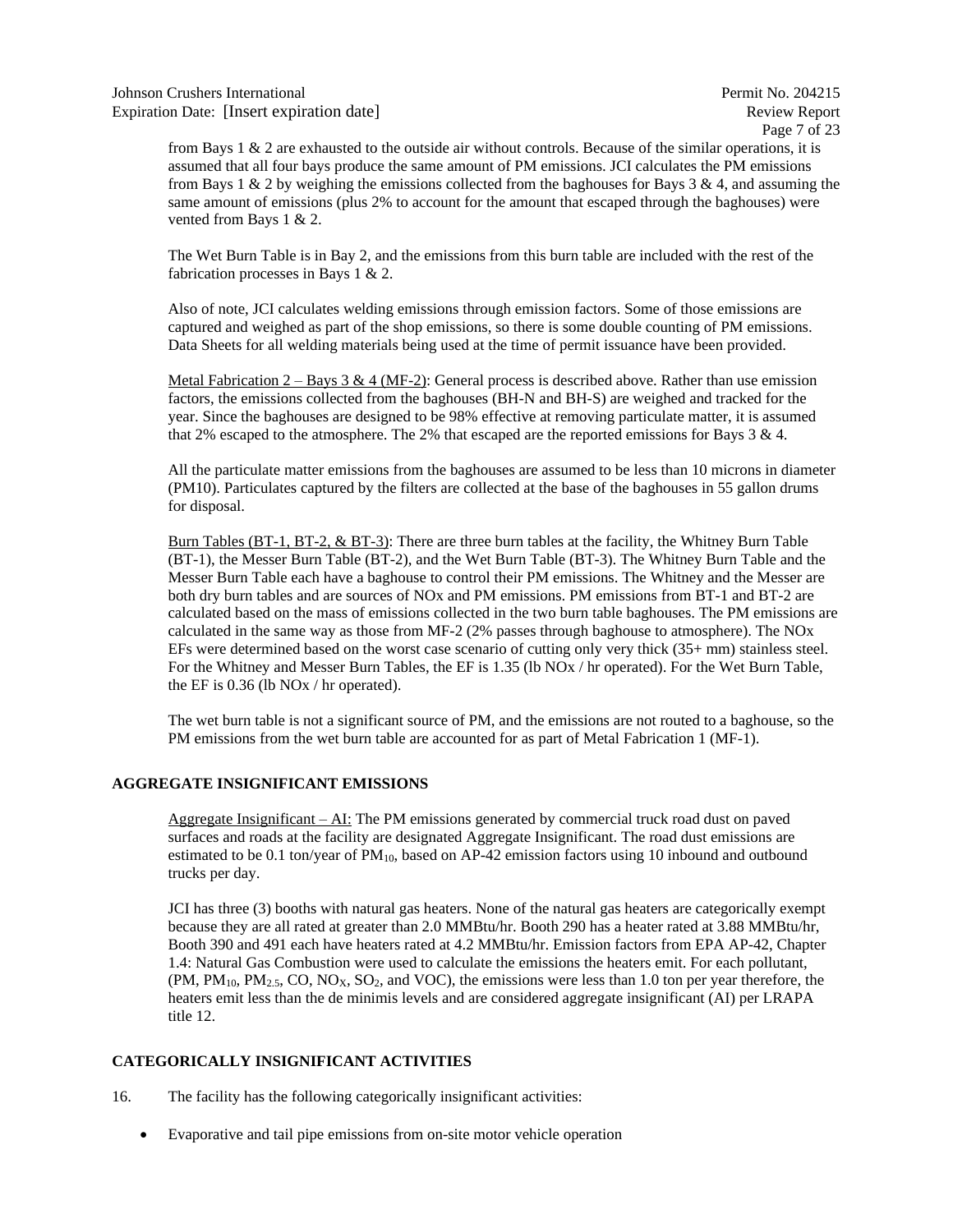Johnson Crushers International Permit No. 204215 Expiration Date: [Insert expiration date] Review Report Review Report

Page 8 of 23

- Distillate oil, kerosene, and gasoline fuel burning equipment rated at less than or equal to 0.4 million Btu/hr
- Natural gas and propane burning equipment rated at less than or equal to 2.0 million Btu/hr
- Office activities
- Janitorial activities
- Groundskeeping activities including, but not limited to building painting and road and parking lot maintenance
- Maintenance and repair shop
- Automotive repair shops or storage garages
- Air cooling or ventilating equipment not designed to remove air contaminants generated by or released from associated equipment
- Refrigeration systems with less than 50 pounds of charge of ozone depleting substances regulated under Title VI, including pressure tanks used in refrigeration systems but excluding any combustion equipment associated with such systems.
- Temporary construction activities
- Warehouse activities
- Accidental fires
- Air vents from air compressors
- Electrical charging station
- Fire Brigade Training
- Fire suppression
- Routine maintenance, repair, and replacement such as anticipated activities most often associated with and performed during regularly scheduled equipment outages to maintain a plant and its equipment in good operating condition, including but not limited to steam cleaning, abrasive use, and woodworking
- Electric motors
- Storage tanks, reservoirs, transfer and lubricating equipment used for ASTM grade distillate or residual fuels, lubricants, and hydraulic fluids
- On-site storage tanks not subject to any New Source Performance Standards (NSPS), including underground storage tanks (UST), storing gasoline or diesel used exclusively for fueling of the facility's fleet of vehicles
- Natural gas, propane, and liquefied petroleum gas (LPG) storage tanks and transfer equipment
- Pressurized tanks containing gaseous compounds
- Vacuum sheet stacker vents
- Emissions from wastewater discharges to publicly owned treatment works (POTW) provided the source is authorized to discharge to the POTW, not including on-site wastewater treatment and/or holding facilities
- Fire suppression and training
- Paved roads and paved parking lots within an urban growth boundary
- Hazardous air pollutant emissions of fugitive dust from paved and unpaved roads, except for those sources that have processes or activities that contribute to the deposition and entrainment of hazardous air pollutants from surface soils
- Health, safety, and emergency response activities
- Oil/water separators in effluent treatment systems
- Combustion source flame safety purging on startup

#### <span id="page-7-0"></span>**EMISSION LIMITS AND STANDARDS, TESTING, MONITORING, AND RECORDKEEPING**

#### Facility Wide Requirements

- 17. The permit establishes 'reasonable precautions' to minimize fugitive dust for this facility. Compliance is demonstrated through a plant survey of visible emissions to be completed at least once a month using EPA Method 22. The permittee is required to take corrective action if any fugitive emissions are identified or to conduct a Modified EPA Method 9 test within 24 hours.
	- 17.a. The monitoring frequency was changed from weekly to monthly as part of the 2022 permit renewal, because the facility is not at high risk for fugitive emissions.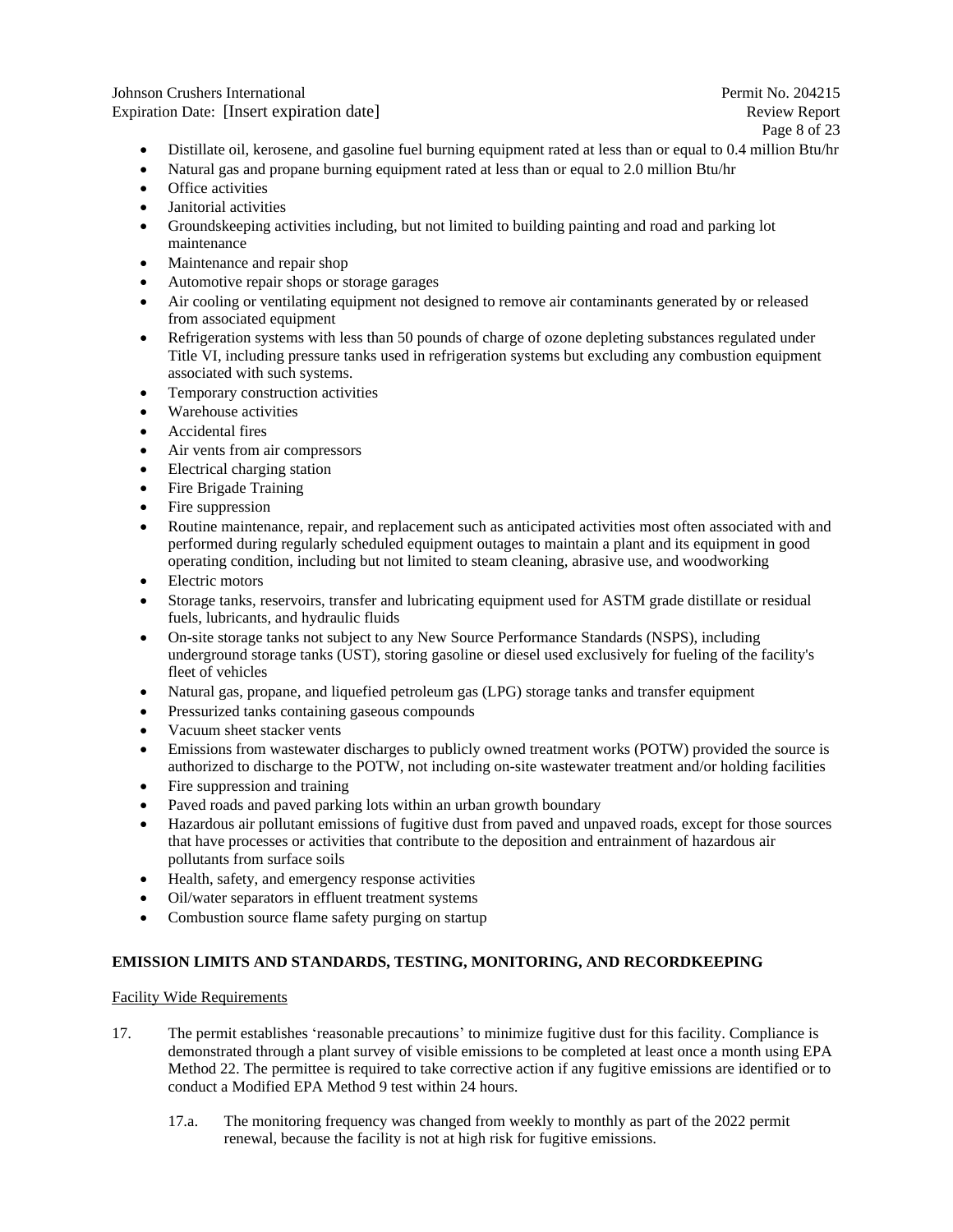18. The permit limits the potential for creating a public nuisance from odors and large-size (fallout) particulate matter. Monitoring for these conditions is the maintenance of a complaint log and keeping records of complaint responses and resolutions in a timely manner.

#### Paint Booth Operations

- 19. This emission unit is subject to the visible emission limitations under LRAPA 32-010(3). It may not have visible emissions equal to or greater than 20% opacity for a period or periods aggregating more than three (3) minutes in any one (1) hour. Compliance is demonstrated through a plant survey of visible emissions to be completed at least once a month. The permittee is required to take corrective action if any visible emissions are identified or to conduct a Modified EPA Method 9 test within 24 hours.
	- 19.a. The monitoring frequency was changed from weekly to monthly as part of the 2022 permit renewal, because the facility is not at high risk for visible emissions.
- 20. This emission unit is subject to particulate matter emission limitations under LRAPA 32-015(2)(b). For sources installed, constructed or modified on or after June 1, 1970 but prior to April 16, 2015 for which there are no representative compliance source tests, the particulate matter emission limit is 0.14 grains per dry standard cubic foot. Compliance is demonstrated through a plant survey of visible emissions to be completed at least once a month. The permittee is required to take corrective action if any visible emissions are identified or to conduct a Modified EPA Method 9 test within 24 hours.

#### Metal Fabrication 1, Metal Fabrication 2, and Burn Tables (Whitney, Messer, and Wet)

- 21. These emission units are subject to the visible emission limitations under LRAPA 32-010(3). They may not have visible emissions equal to or greater than 20% opacity for a period or periods aggregating more than three (3) minutes in any one (1) hour. Compliance is demonstrated through a plant survey of visible emissions to be completed at least once a month. The permittee is required to take corrective action if any visible emissions are identified or to conduct a Modified EPA Method 9 test within 24 hours.
	- 21.a. The monitoring frequency was changed from weekly to monthly as part of the 2022 permit renewal, because the facility is not at high risk for visible emissions.
- 22. These emission units are subject to particulate matter emission limitations under LRAPA 32-015(2)(b). For sources installed, constructed or modified on or after June 1, 1970 but prior to April 16, 2015 for which there are no representative compliance source tests, the particulate matter emission limit is 0.14 grains per dry standard cubic foot. Compliance is demonstrated through a plant survey of visible emissions to be completed at least once a month. The permittee is required to take corrective action if any visible emissions are identified or to conduct a Modified EPA Method 9 test within 24 hours.

#### <span id="page-8-0"></span>**EMISSION LIMITS FOR INSIGNIFICANT ACTIVITIES**

23. As identified earlier in this Review Report, this facility has insignificant emissions units (IEUs) that include categorically insignificant activities, as defined in LRAPA title 12 and/or OAR 340-200-0020. For the most part, the standards that apply to IEUs are for opacity and particulate matter.  $40$  CFR 70.6(a)(3) of the federal Title V permit rules, requires all monitoring and analysis procedures or test methods required under applicable requirements be contained in Title V permits.

In addition, where the applicable requirement does not require periodic testing or monitoring, periodic monitoring must be prescribed that is sufficient to yield reliable data from the relevant time period that is representative of the facility's compliance with the permit. However, the requirements to include in a permit testing, monitoring, recordkeeping, reporting, and compliance certification sufficient to assure compliance does not require the permit to impose the same level of rigor with respect to all emissions units and applicable requirement situations. It does not require extensive testing or monitoring to assure compliance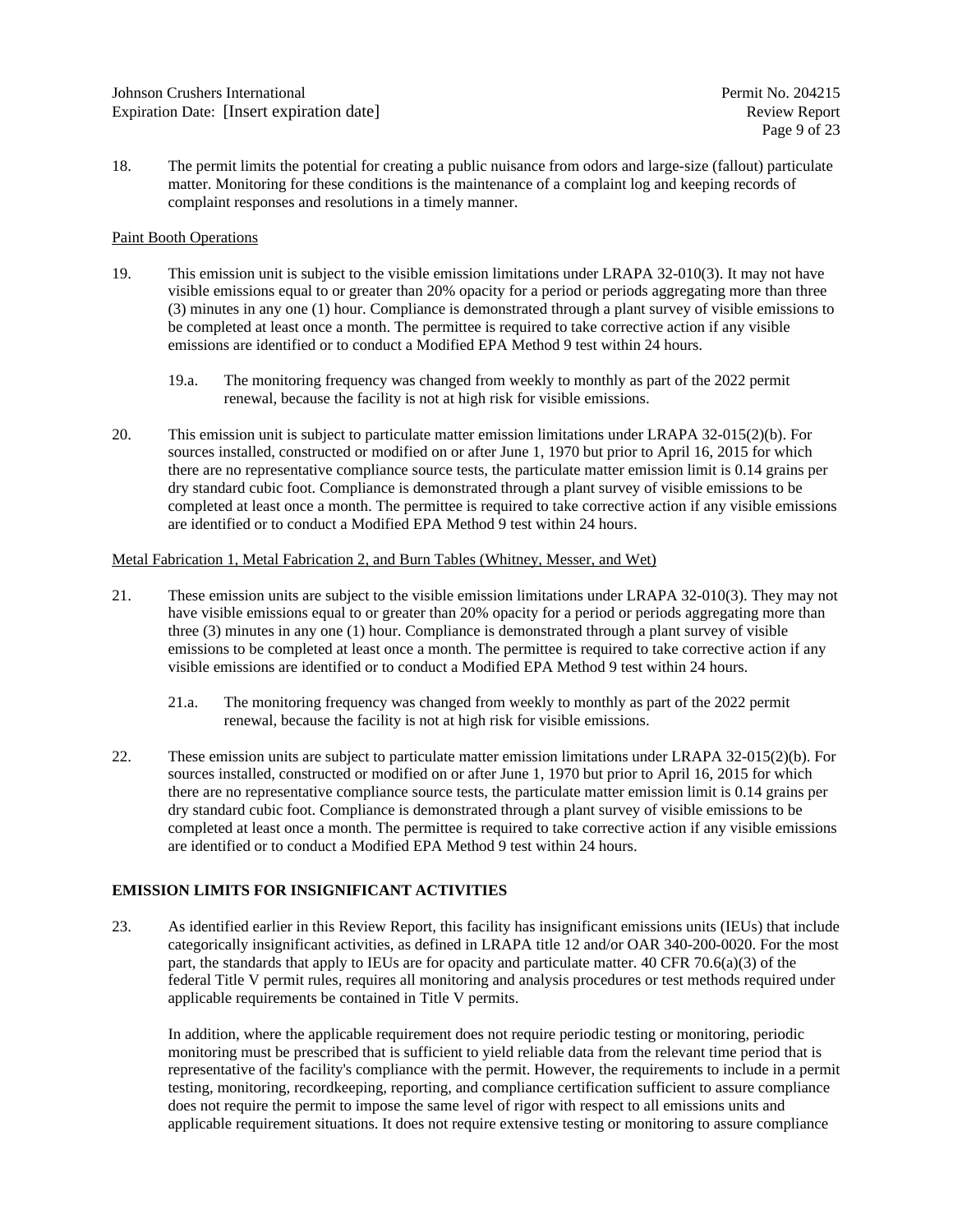with the applicable requirements for emissions units that do not have significant potential to violate emission limitations or other requirements under normal operating conditions.

Where compliance with the underlying applicable requirement for an insignificant emission unit is not threatened by a lack of a regular program of monitoring and where periodic testing or monitoring is not otherwise required by the applicable requirement, then in this instance the status quo (i.e., no monitoring) will meet Section 70.6(a)(3). For this reason, this permit includes limited requirements for categorically insignificant activities

## <span id="page-9-0"></span>**PLANT SITE EMISSION LIMITS**

24. Provided below is a summary of the baseline emission rate, netting basis, plant site emission limit and emissions capacity.

|                   |                              | <b>Netting Basis</b>                           |           |                                      | Plant Site Emission Limit (PSEL)     |                                      |                         |  |  |  |
|-------------------|------------------------------|------------------------------------------------|-----------|--------------------------------------|--------------------------------------|--------------------------------------|-------------------------|--|--|--|
| Pollutant         | <b>Baseline</b><br>(tons/yr) | Previous<br>Proposed<br>(tons/yr)<br>(tons/yr) |           | Previous<br><b>PSEL</b><br>(tons/yr) | Proposed<br><b>PSEL</b><br>(tons/yr) | <b>PSEL</b><br>Increase<br>(tons/yr) | <b>PTE</b><br>(tons/yr) |  |  |  |
| <b>PM</b>         | $\Omega$                     | 0                                              | $\Omega$  | 24                                   | 24                                   | 0                                    | 4.7                     |  |  |  |
| $PM_{10}$         | $\theta$                     | 0                                              | $\Omega$  | 14                                   | 14                                   | $\theta$                             | 4.7                     |  |  |  |
| PM <sub>2.5</sub> | <b>NA</b>                    | <b>NA</b>                                      | <b>NA</b> | 9                                    | 9                                    | $\theta$                             | 4.7                     |  |  |  |
| CO                | 0                            | 0                                              | $\theta$  |                                      | ---                                  | ---                                  | ---                     |  |  |  |
| NO <sub>X</sub>   | $\theta$                     | 0                                              | $\theta$  |                                      | 39                                   | 39                                   | 13.9                    |  |  |  |
| SO <sub>2</sub>   | $\Omega$                     | 0                                              | $\Omega$  | ---                                  | ---                                  | ---                                  | ---                     |  |  |  |
| <b>VOC</b>        | $\theta$                     | 0                                              | $\Omega$  | 39                                   | 39                                   | $\theta$                             | 34.6                    |  |  |  |
| Pb                | $\Omega$                     | 0                                              | $\Omega$  |                                      |                                      |                                      | ---                     |  |  |  |
| <b>GHG</b>        | <b>NA</b>                    | <b>NA</b>                                      | <b>NA</b> | <b>NA</b>                            | <b>NA</b>                            | <b>NA</b>                            | <b>NA</b>               |  |  |  |

- 25. The PSEL for NOx was added as part of the 2022 Construction ACDP. There were no other changes to the PSEL or netting basis with the 2022 Construction ACDP issuance. The original PSEL limits set in the first Construction ACDP, were 2 tons/yr of PM, 2 tons/yr of  $PM_{10}$ , and 39 tons/yr of VOC. The First Title V permit changed the PM and  $PM_{10}$  PSELs to the generic PSEL levels of 24 tons/yr of PM and 14 tons/yr of PM<sub>10</sub>. During the 2014 permit renewal, the PM<sub>2.5</sub> PSEL was added at the generic PSEL level of 9 tons/yr.
- 26. The baseline emission rate for greenhouse gases (GHGs) was not evaluated for the facility. The facility is not subject to GHG reporting as required in OAR 340-215-0030 because they emit less than 2,500 metric tons of  $CO<sub>2</sub>$  equivalent per year. The facility has no unassigned emissions.
- 27. A baseline emission rate will not be established for PM2.5 per LRAPA title 42.

# <span id="page-9-1"></span>**HAZARDOUS AIR POLLUTANTS/TOXIC AIR CONTAMINANTS**

28. JCI is below the major source threshold of ten (10) tons per year for any single HAP and 25 tons per year for total HAPs at this time. Even though the current potential HAP emissions are below the major thresholds, the facility is subject to the Metal Parts National Emission Standard for Hazardous Air Pollutants (40 CFR 63 Subpart MMMM) because the facility had actual emissions greater than the 10 tons per year of a single HAP (Xylene) from 2003-2006 which is over the major source threshold. The compliance date for Subpart MMMM for existing sources was January 2, 2007. The facility was discovered as an un-permitted source after the compliance date and had potential xylene emissions that were above the major source threshold.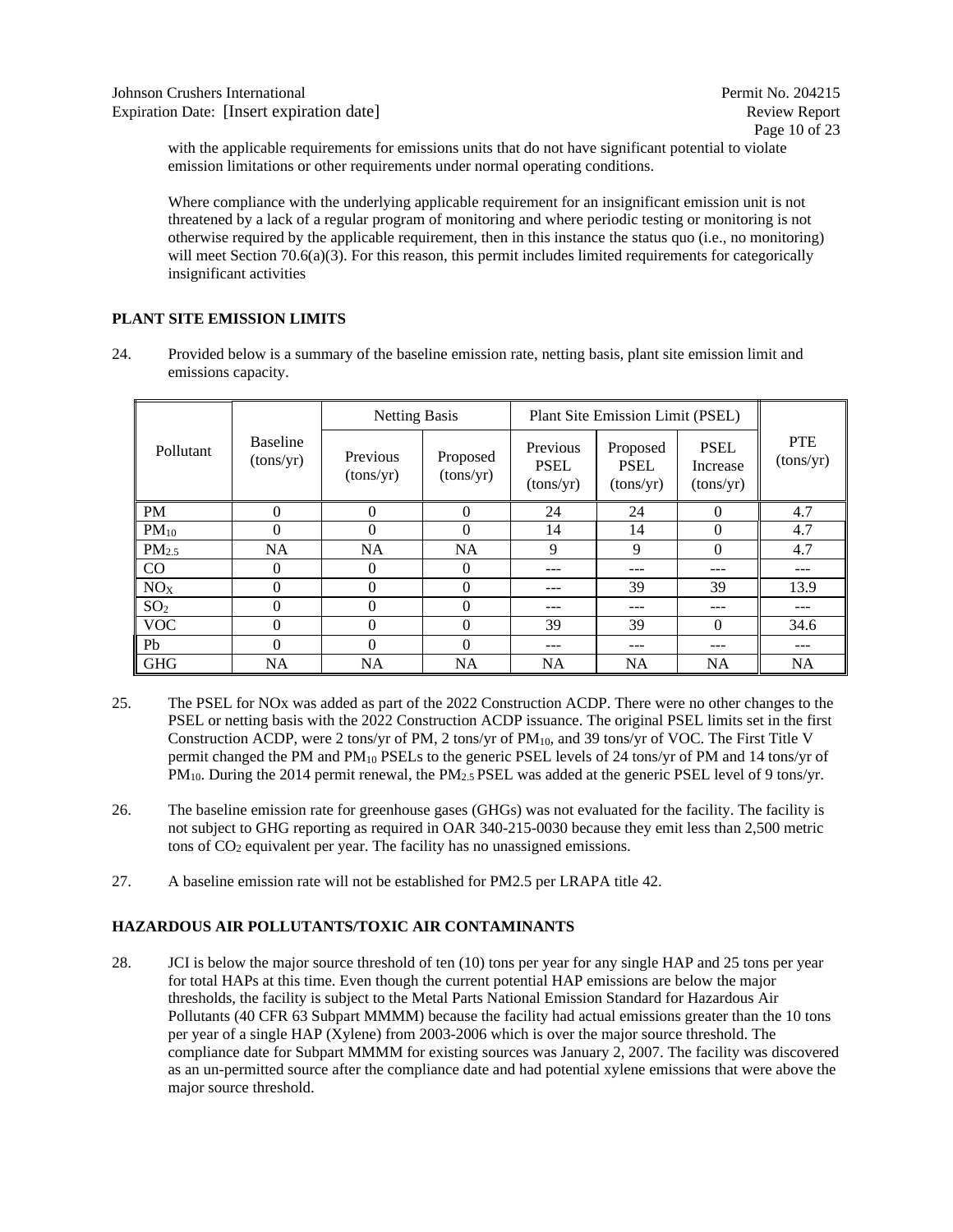### Johnson Crushers International Permit No. 204215 Expiration Date: [Insert expiration date] Review Report Review Report

29. Under the Cleaner Air Oregon program, only existing sources that have been notified by LRAPA and new sources are required to perform risk assessments. This source has not been notified by LRAPA and is therefore, not yet required to perform a risk assessment or report annual emissions of toxic air contaminants. DEQ required reporting of approximately 600 toxic air contaminants in 2016 and regulates approximately 260 toxic air contaminants that have Risk Based Concentrations established in rule. All federal hazardous air pollutants are on the list of approximately 600 toxic air contaminants. After the source is notified by LRAPA, they must update their inventory and perform a risk assessment to see if they must reduce risk from their toxic air contaminant emissions. Until then, sources will be required to report toxic air contaminant emissions triennially.

The hazardous air pollutants (HAPs) and toxic air contaminants (TACs) listed below are based upon product data sheets, standard emission factors for the types of emission units at this facility, and the 2020 ATEI (Air Toxic Emission Inventory).

| HAPs/TACs                                 | <b>Potential Emissions</b> | <b>HAP</b> |
|-------------------------------------------|----------------------------|------------|
|                                           | (tons/yr)                  | Y/N        |
| Acetone                                   | 1.64                       | N          |
| Methyl Ethyl Ketone                       | 1.47                       | N          |
| 1,2,4-Trimethylbenzene                    | 1.14                       | N          |
| Xylene                                    | 0.41                       | Y          |
| <b>Nickel</b>                             | 0.29                       | Y          |
| 1,3,5-Trimethylbenzene                    | 0.27                       | N          |
| Manganese                                 | 0.24                       | Y          |
| Cumene                                    | 0.24                       | Y          |
| Propylene Glycol Monomethyl Ether Acetate | 0.19                       | N          |
| Ethylbenzene                              | 0.08                       | Y          |
| 1,2,3-Trimethylbenzene                    | 0.04                       | N          |
| Methyl Isobutyl Ketone                    | 0.03                       | Y          |
| Hexamethylene-1,6-diisocyanate            | 0.01                       | Y          |
| Styrene                                   | 0.01                       | Y          |
| Methyl Methacrylate                       | < 0.01                     | Y          |
| Propylene Glycol Monomethyl Ether         | < 0.01                     | N          |
| Ethylene Glycol Monobutyl Ether           | < 0.01                     | Y          |
| Toluene                                   | < 0.01                     | Y          |
| Total                                     | 6.06                       |            |

#### <span id="page-10-0"></span>**FEDERAL REQUIREMENTS**

- 30. The applicability of various federal requirements is as follows:
	- 30.a. Accidental Release: The source has certified that the facility is not subject to 40 CFR Part 68, which requires a risk management plan for toxic and flammable substances releases.
	- 30.b. Compliance Assurance Monitoring (CAM): The Compliance Assurance Monitoring requirements of 40 CFR 64 apply to units that are subject to an emission limit, utilize a control device to achieve compliance with that limit, and have pre-control emissions above major source thresholds (i.e. greater than 100 tons per year for criteria pollutants; greater than 10 tons per year for individual Federal HAPs). None of the emission units at the facility use a control device to achieve compliance with an emission limit, so none of the emission units at the facility are subject to the CAM regulations.
	- 30.c. NSPS Subpart OOO: 40 CFR Part 60, Subpart OOO is not applicable to the facility because the facility manufactures rock crushing and handling equipment and does not process any nonmetallic minerals on site.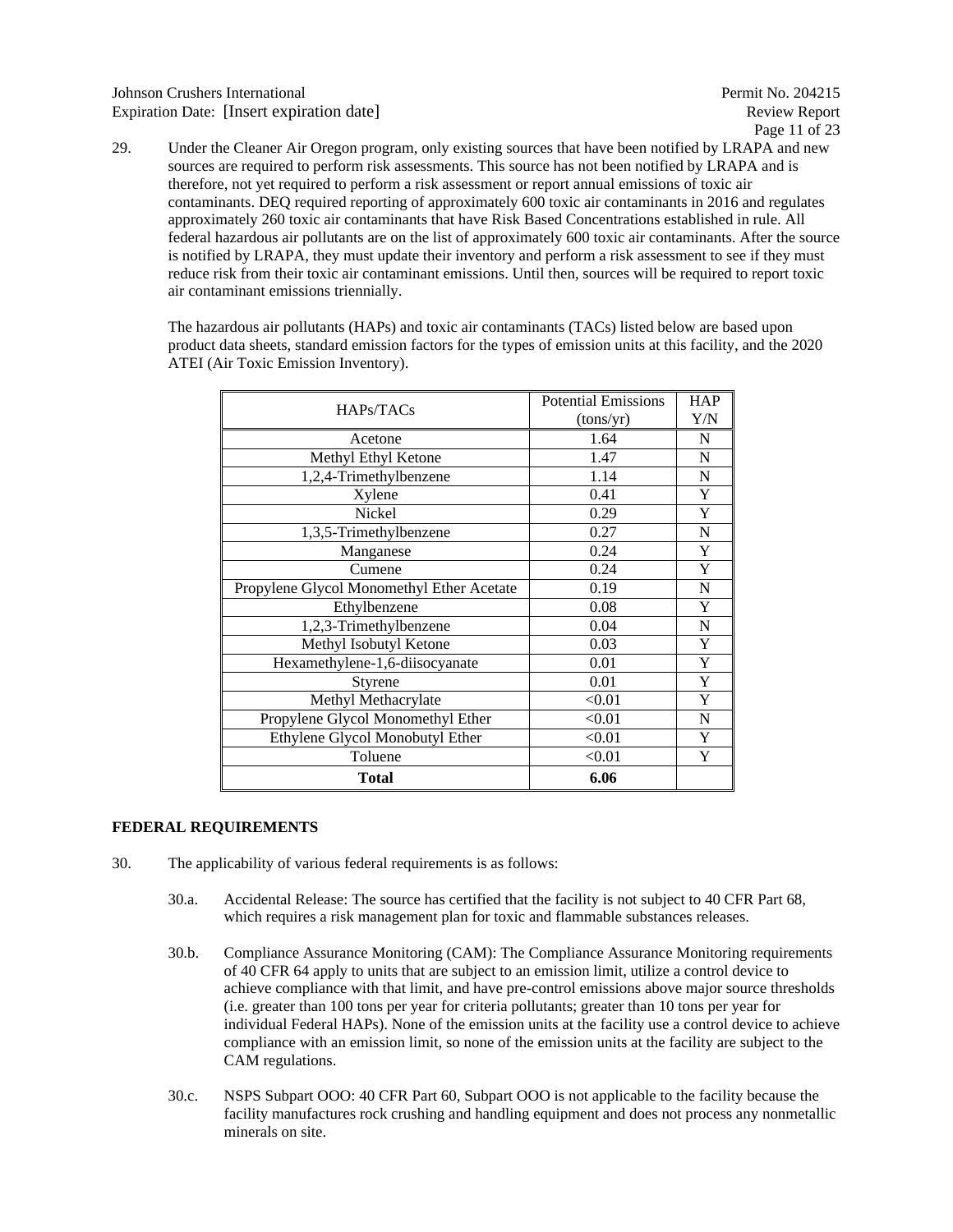30.d. NESHAP Subpart MMMM: The facility is subject to the requirements of the National Emissions Standards for Hazardous Air Pollutants (NESHAP) 40 CFR Part 63 Subpart MMMM, for Surface Coating of Miscellaneous Metal Parts and Products. The requirements applicable to the facility are identified on the following table:

| <b>40 CFR</b><br>Part 63,<br>Subpart<br><b>MMMM</b><br>citation |                                      | Applicable to<br>source |                                                                                                                       | Permit<br>condition               |
|-----------------------------------------------------------------|--------------------------------------|-------------------------|-----------------------------------------------------------------------------------------------------------------------|-----------------------------------|
| 63.3880                                                         | Description<br>Purpose               | (yes/no)<br>Yes         | Comments<br>None                                                                                                      | NA                                |
| 63.3881                                                         | Applicability                        | Yes                     | None                                                                                                                  | <b>NA</b>                         |
|                                                                 |                                      |                         |                                                                                                                       |                                   |
| 63.3882                                                         | Applicability                        | Yes                     | None                                                                                                                  | NA                                |
| 63.3883                                                         | Initial compliance                   | Yes                     | None                                                                                                                  | NA                                |
| 63.3890                                                         | <b>Emission</b> limits               | Yes                     | None                                                                                                                  | 11                                |
| 63.3891                                                         | Emission limit compliance<br>options | Yes                     | None                                                                                                                  | 12                                |
| 63.3892                                                         | Operating limits                     | N <sub>0</sub>          | Not applicable if using the<br>compliant material option, or<br>the emission rate without add-<br>on controls option. | <b>NA</b>                         |
| 63.3893                                                         | Work practices                       | N <sub>0</sub>          | Not applicable if using the<br>compliant material option, or<br>the emission rate without add-<br>on controls option. | <b>NA</b>                         |
| 63.3900                                                         | General requirements                 | Yes                     | None                                                                                                                  | 15.i.iv,<br>16.d.v,<br>$16.e.$ iv |
| 63.3901                                                         | Part 63 General Provisions           | Yes                     | None                                                                                                                  | <b>NA</b>                         |
| 63.3910                                                         | Notification requirements            | N <sub>0</sub>          | None                                                                                                                  | NA                                |
| 63.3920                                                         | Reporting                            | Yes                     | None                                                                                                                  | 16                                |
| 63.3930                                                         | Recordkeeping                        | Yes                     | None                                                                                                                  | 15                                |
| 63.3931                                                         | Recordkeeping                        | Yes                     | None                                                                                                                  | 15.j,<br>15.k,<br>15.1            |
| 63.3940                                                         | Initial compliance dates             | Yes                     | Compliant material option                                                                                             | 13                                |
| 63.3941                                                         | Initial compliance<br>demonstration  | Yes                     | None                                                                                                                  | 13                                |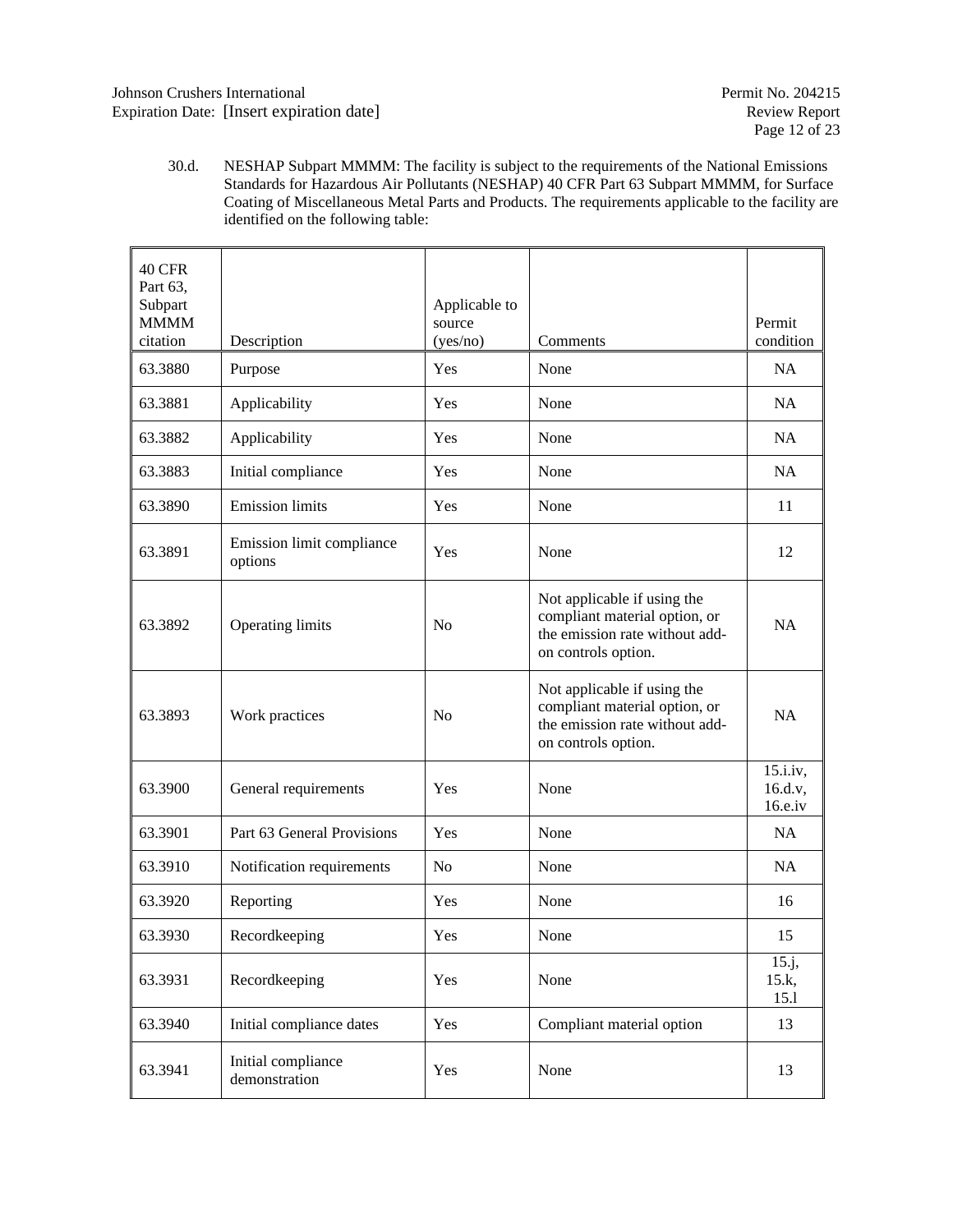| <b>40 CFR</b><br>Part 63,          |                                                                     |                                     |                                                 |                     |
|------------------------------------|---------------------------------------------------------------------|-------------------------------------|-------------------------------------------------|---------------------|
| Subpart<br><b>MMMM</b><br>citation | Description                                                         | Applicable to<br>source<br>(yes/no) | Comments                                        | Permit<br>condition |
| 63.3942                            | Continuous compliance<br>demonstration                              | <b>Yes</b>                          | None                                            | 13                  |
| 63.3950                            | Initial compliance dates                                            | <b>Yes</b>                          | Emission rate without add-on<br>controls option | 14                  |
| 63.3951                            | Initial compliance<br>demonstration                                 | Yes                                 | None                                            | 14                  |
| 63.3952                            | Continuous compliance<br>demonstration                              | <b>Yes</b>                          | None                                            | 14                  |
| 63.3960                            | Performance tests and initial<br>compliance dates                   | N <sub>o</sub>                      | Emission rate with add-on<br>controls option    | <b>NA</b>           |
| 63.3961                            | Record retention                                                    | N <sub>0</sub>                      | None                                            | NA                  |
| 63.3963                            | Continuous compliance<br>demonstration                              | N <sub>o</sub>                      | None                                            | NA                  |
| 63.3964                            | Performance tests                                                   | N <sub>o</sub>                      | None                                            | NA                  |
| 63.3965                            | Determining emission<br>capture efficiency                          | N <sub>0</sub>                      | None                                            | NA                  |
| 63.3966                            | Determining add-on control<br>device emission capture<br>efficiency | No                                  | None                                            | NA                  |
| 63.3967                            | Establishing control device<br>operating limits                     | N <sub>0</sub>                      | None                                            | <b>NA</b>           |
| 63.3968                            | CPMS requirements                                                   | No                                  | None                                            | $\rm NA$            |
| 63.3980                            | Implementation and<br>enforcement                                   | Yes                                 | None                                            | NA                  |
| 63.3981                            | Definitions                                                         | Yes                                 | None                                            | 12                  |

# <span id="page-12-0"></span>**STRATOSPHERIC OZONE DEPLETING REQUIREMENTS**

31. The facility does not manufacture, sell, distribute, or use in the manufacturing of a product any stratospheric ozone-depleting substances and the EPA 1990 Clean Air Act, as amended. Sections 601-618 of the act do to apply to the facility except that air conditioning units and fire extinguishers containing Class I or Class II substances must be serviced by certified repairmen to ensure that the substances are recycled or destroyed appropriately.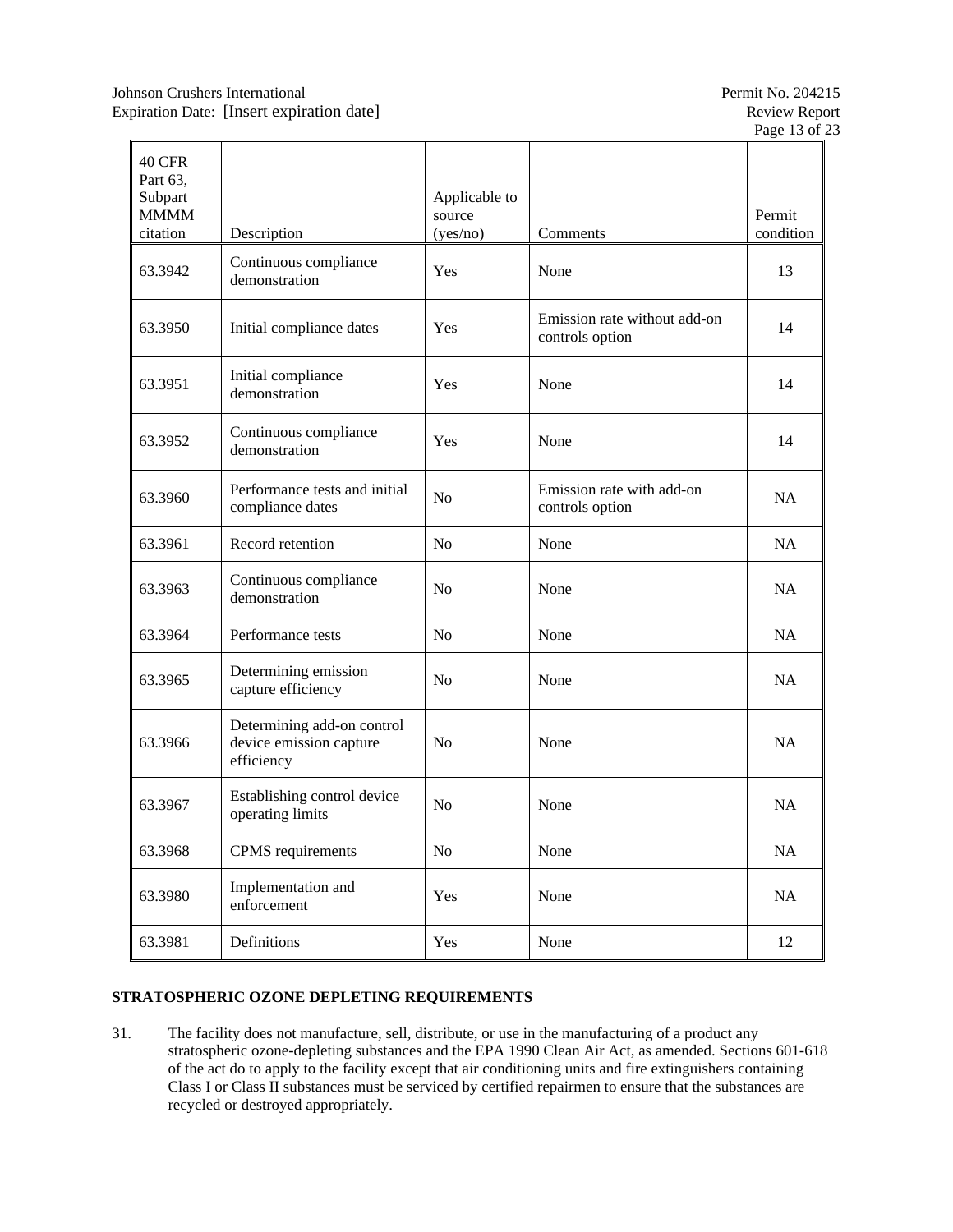#### <span id="page-13-0"></span>**GENERAL TESTING REQUIREMENTS**

32. The facility is not required by the permit to conduct source testing.

#### <span id="page-13-1"></span>**RECORDKEEPING REQUIREMENTS**

33. The permit includes requirements for maintaining records of all testing, monitoring, and production information necessary for assuring compliance with the standards and calculating plant site emissions. The records of all monitoring specified in the Title V permit must be kept at the plant site for at least 5 years.

#### <span id="page-13-2"></span>**REPORTING REQUIREMENTS**

34. The permit includes a requirement for submitting semi-annual and annual monitoring reports that include semi-annual compliance certifications. Excess emissions are required to be reported to LRAPA immediately as well as in a logbook attached to the annual report. Emissions fees reports are required annually.

#### <span id="page-13-3"></span>**COMPLIANCE HISTORY**

35. This facility is regularly inspected by LRAPA. The following table indicates the compliance history of this facility since they were issued a Title V permit.

| Type of Inspection                | Date       | <b>Results</b>    |
|-----------------------------------|------------|-------------------|
| <b>Full Compliance Evaluation</b> | 09/30/2010 | On Schedule       |
| <b>Full Compliance Evaluation</b> | 08/08/2012 | In compliance     |
| <b>Full Compliance Evaluation</b> | 08/21/2013 | In compliance     |
| <b>Full Compliance Evaluation</b> | 08/04/2014 | In compliance     |
| <b>Full Compliance Evaluation</b> | 08/09/2016 | In compliance     |
| <b>Full Compliance Evaluation</b> | 09/14/2018 | In compliance     |
| <b>Full Compliance Evaluation</b> | 02/16/2021 | Not in Compliance |

- 36. On May 18, 2007, JCI received a Notice of Non-Compliance (NON No. 2937) for failure to obtain an Air Contaminant Discharge Permit, Synthetic Minor Air Contaminant Discharge Permit or a Title V Operating Permit, failure to perform required monitoring and reporting; failure to pay emission fees, and failure to comply with the requirements of NESHAPs Subpart MMMM (see Items 7, 8 and 9 of this report for more information).
- 37. On April 21, 2008, JCI received a Notice of Non-Compliance (NON No. 2992) for conducting metal parts coating operations for the twelve month periods ending January 31, 2008 and February 29, 2008 such that the emission rate for Hazardous Air Pollutants exceeded 2.6 lb HAP/ gallon of coating solids (3.48 lb HAP/gallon coating solids ending January 31, 2008; 2.84 lb HAP/ gallon coating solid ending February 29, 2008).
- 38. On October 24, 2011, JCI received a Stipulation and Final Order (SFO No.11-2937) which combined NON No. 2937 and No. 2992 and in tandem with the Stipulation of Settlement and Judgment being proposed in the case United States of America v. Johnson Crushers International, where JCI paid civil penalties of \$60,000 was paid to LRAPA and \$175,000 was paid to the U.S. Attorney's Office.
- 39. On June 14, 2021, JCI received a Notice of Non-Compliance (NON No. 3837) and a Notice of Civil Penalty (NCP 21-3837) for failure to conduct weekly monitoring for fugitive emissions, failure to maintain records of fugitive emissions, failure to conduct weekly point source emissions monitoring, and failure to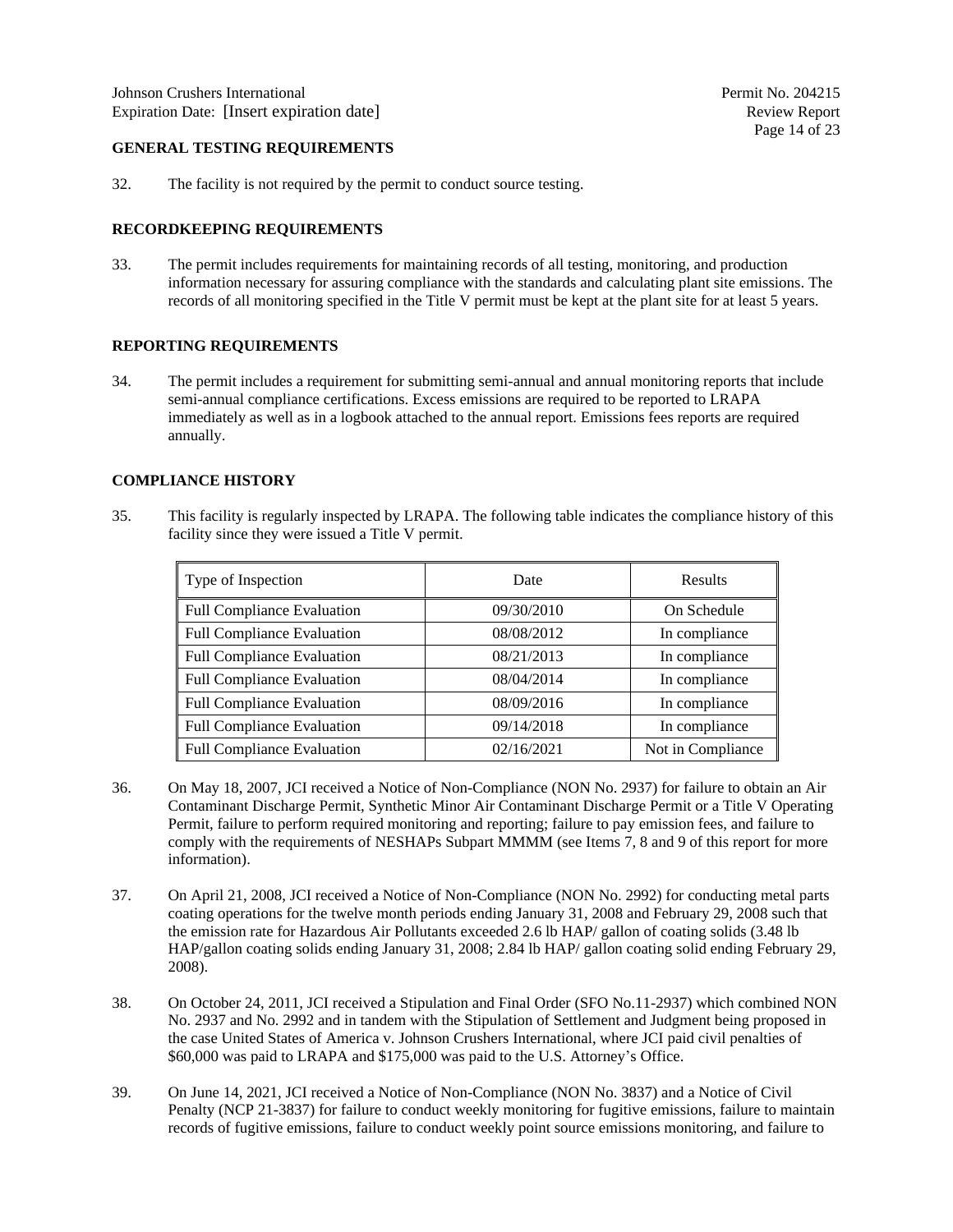maintain records of point source emissions monitoring. The initial date of the violation occurred on July 27, 2020 and continued until November 3, 2020. The violation occurred partly as a result of some staff working from home due to COVID-19 protocols at JCI, and then a subsequent change in staff. JCI discovered the violation and reported it to LRAPA. JCI paid the full civil penalty of \$4,200 on July 20, 2021.

### <span id="page-14-0"></span>**TITLE V PERMIT CHANGELOG**

40. The following is a list of condition-by-condition changes between the previous permit and the proposed permit.

| New Permit<br>Condition<br>Number | Old Permit<br>Condition<br>Number | Description of change                                                                                                                                                                                                                                                                                                 | Reason for change                                                                                   |  |  |  |
|-----------------------------------|-----------------------------------|-----------------------------------------------------------------------------------------------------------------------------------------------------------------------------------------------------------------------------------------------------------------------------------------------------------------------|-----------------------------------------------------------------------------------------------------|--|--|--|
| 1                                 | 1                                 | None                                                                                                                                                                                                                                                                                                                  | <b>NA</b>                                                                                           |  |  |  |
| $\overline{2}$                    | $\overline{2}$                    | Updated condition language.                                                                                                                                                                                                                                                                                           | Clarification.                                                                                      |  |  |  |
| 3                                 | 3                                 | <b>Updated the Emission Unit Descriptions</b><br>and IDs                                                                                                                                                                                                                                                              | Update/Correction to existing EUs,<br>and to include previously missed<br>EU <sub>s</sub> .         |  |  |  |
| $\overline{4}$                    | <b>NA</b>                         | Added condition number where it was<br>missing.                                                                                                                                                                                                                                                                       | Number was missing.                                                                                 |  |  |  |
| 5                                 | 4                                 | Added reasonable precautions to<br>Fugitive Emission rule and changed<br>frequency of visual survey. Updated rule<br>reference.                                                                                                                                                                                       | Clarification and rule update.                                                                      |  |  |  |
| 6                                 | 5                                 | Updated/added rule reference.                                                                                                                                                                                                                                                                                         | Clarification.                                                                                      |  |  |  |
| 7                                 | 6                                 | Updated condition language and rule<br>reference.                                                                                                                                                                                                                                                                     | Standard permit template language                                                                   |  |  |  |
| $8\,$                             | 7                                 | Updated condition language and rule<br>reference.                                                                                                                                                                                                                                                                     | Clarification and rule update.                                                                      |  |  |  |
| 9                                 | 8                                 | No change.                                                                                                                                                                                                                                                                                                            | <b>NA</b>                                                                                           |  |  |  |
| 10                                | 9                                 | Updated rule reference and updated<br>PSEL table.                                                                                                                                                                                                                                                                     | Clarification, correction, and rule<br>update.                                                      |  |  |  |
| 11                                | 10                                | Updated calculation method, split EF<br>table into two tables, updated EFs.<br>Updated condition language and rule<br>reference. Added NO <sub>x</sub> to condition.                                                                                                                                                  | Update/Correction to existing EFs<br>and added EFs to correlate with<br>updated EU ID designations. |  |  |  |
| 12                                | NA                                | The visible emission conditions for the<br>paint booths were previously referencing<br>those conditions in a different section.<br>Added the EU specific conditions to the<br>EU.<br>Also updated condition language and<br>frequency of VE survey. Added<br>conditions for required actions if VE<br>require action. | Clarification.                                                                                      |  |  |  |
| 13                                | <b>NA</b>                         | Same as Condition 12; the grain loading<br>condition was referencing a different<br>section. Also updated condition<br>language and rule reference.                                                                                                                                                                   | Clarification and correction to rule<br>reference.                                                  |  |  |  |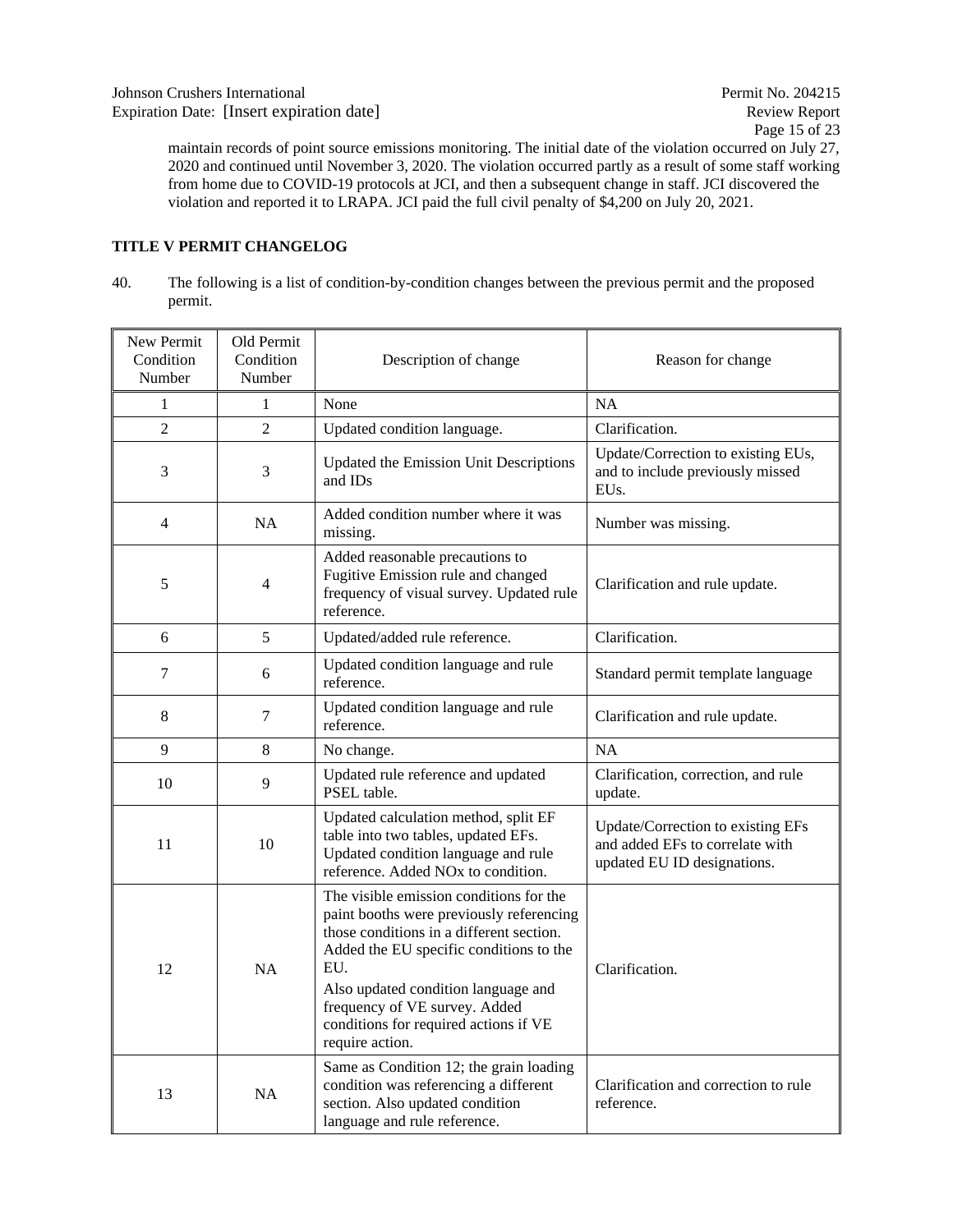| New Permit<br>Condition<br>Number | Old Permit<br>Condition<br>Number | Description of change                                                                                                                                                                          | Reason for change                                                                                              |  |  |  |  |
|-----------------------------------|-----------------------------------|------------------------------------------------------------------------------------------------------------------------------------------------------------------------------------------------|----------------------------------------------------------------------------------------------------------------|--|--|--|--|
| 14                                | 11                                | Clarified rule language.                                                                                                                                                                       | Clarification.                                                                                                 |  |  |  |  |
| 15                                | 12                                | Corrected rule language.                                                                                                                                                                       | Correction.                                                                                                    |  |  |  |  |
| 16                                | NA                                | Added missing conditions for Subpart<br><b>MMMM</b>                                                                                                                                            | Standard permit template language.                                                                             |  |  |  |  |
| 17                                | NA                                | Added missing conditions for Subpart<br><b>MMMM</b>                                                                                                                                            | Standard permit template language.                                                                             |  |  |  |  |
| 18                                | 13                                | Updated condition language and added<br>updated conditions for Subpart MMMM                                                                                                                    | Standard permit template language.                                                                             |  |  |  |  |
| 19                                | 14                                | Removed reporting dates from this<br>condition and referred to applicable<br>reporting section conditions. Also<br>updated condition language and added<br>updated conditions for Subpart MMMM | Standard permit template language.                                                                             |  |  |  |  |
| 20                                | 15                                | Updated condition language and<br>frequency of VE survey. Added<br>conditions for required actions if VE<br>require action.                                                                    | Clarification.                                                                                                 |  |  |  |  |
| 21                                | 16                                | Updated condition language and rule<br>reference.                                                                                                                                              | Clarification.                                                                                                 |  |  |  |  |
| 22                                | 17                                | Updated/expanded condition language.                                                                                                                                                           | Clarification.                                                                                                 |  |  |  |  |
| 23                                | 18                                | No change                                                                                                                                                                                      | <b>NA</b>                                                                                                      |  |  |  |  |
| 24                                | 19                                | Updated condition language and<br>removed emission fee table.                                                                                                                                  | Clarification.                                                                                                 |  |  |  |  |
| 25                                | 20                                | Updated condition language.                                                                                                                                                                    | Standard permit template language.                                                                             |  |  |  |  |
| 26                                | 21                                | No change                                                                                                                                                                                      | NA                                                                                                             |  |  |  |  |
| 27                                | 22                                | No change                                                                                                                                                                                      | <b>NA</b>                                                                                                      |  |  |  |  |
| 28                                | 23                                | No change                                                                                                                                                                                      | <b>NA</b>                                                                                                      |  |  |  |  |
| NA                                | 24                                | Removed 12-month individual and<br>combined HAP monitoring.                                                                                                                                    | The facility is a major source subject<br>to 40 CFR 63 subpart MMMM and<br>therefore does not have a HAP PSEL. |  |  |  |  |
| 29                                | 25                                | No change                                                                                                                                                                                      | NA                                                                                                             |  |  |  |  |
| 30                                | 26                                | No change                                                                                                                                                                                      | NA                                                                                                             |  |  |  |  |
| 31                                | 27                                | No change                                                                                                                                                                                      | NA                                                                                                             |  |  |  |  |
| 32                                | 28                                | No change                                                                                                                                                                                      | NA                                                                                                             |  |  |  |  |
| 33                                | 29                                | Updated excess emission contact name<br>in 29.c                                                                                                                                                | Update/correction.                                                                                             |  |  |  |  |
| 34                                | 30                                | No change                                                                                                                                                                                      | $\rm NA$                                                                                                       |  |  |  |  |
| 35                                | 31                                | No change                                                                                                                                                                                      | NA                                                                                                             |  |  |  |  |
| 36                                | 32                                | No change                                                                                                                                                                                      | NA                                                                                                             |  |  |  |  |
| 37                                | 33                                | Updated EPA address.                                                                                                                                                                           | Update/correction.                                                                                             |  |  |  |  |
| 38                                | 34                                | Updated condition language and<br>removed the reporting requirement for                                                                                                                        | Standard permit template language.                                                                             |  |  |  |  |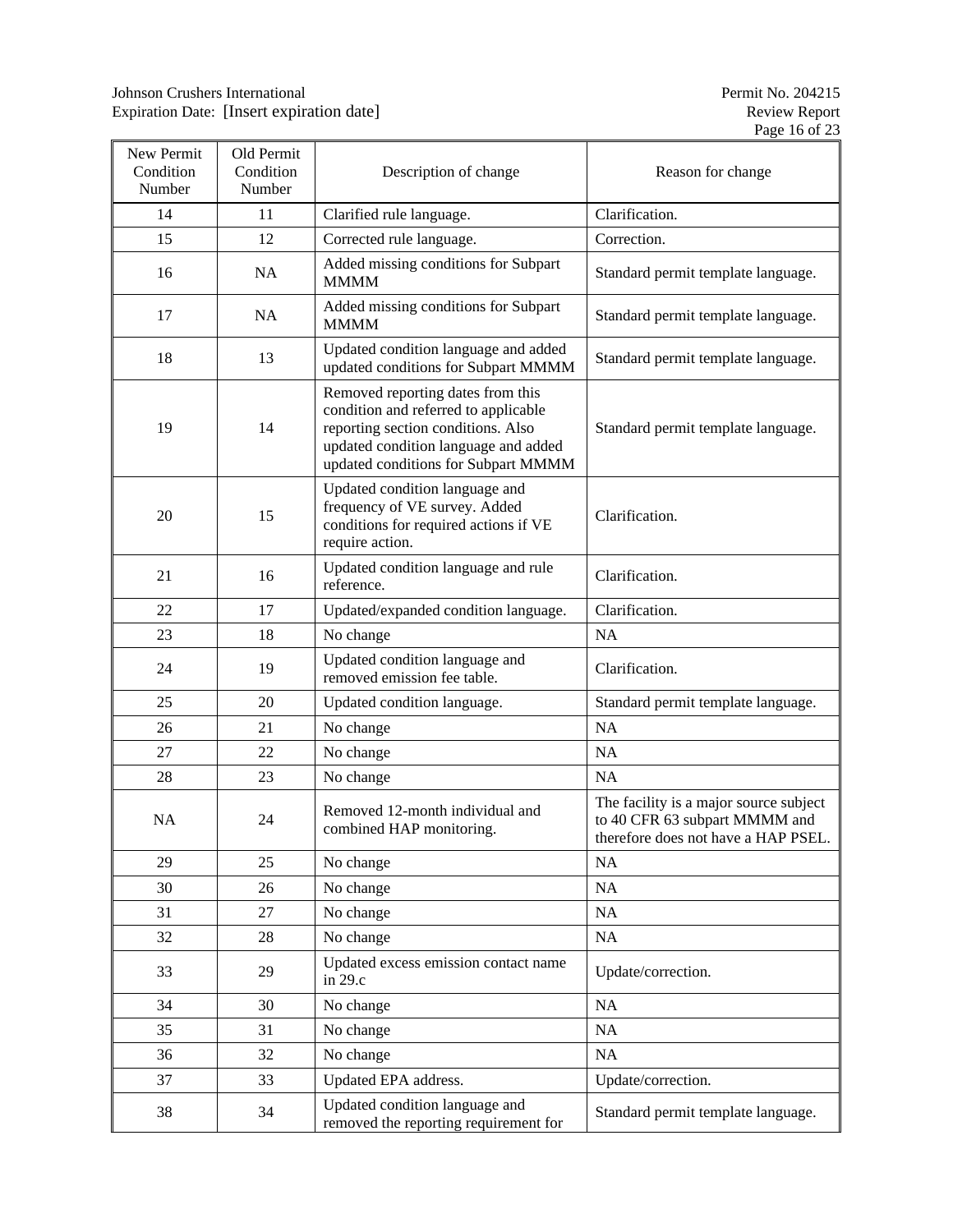| New Permit<br>Condition<br>Number            | Old Permit<br>Condition<br>Number     | Description of change                                                    | Reason for change                  |
|----------------------------------------------|---------------------------------------|--------------------------------------------------------------------------|------------------------------------|
|                                              |                                       | the HAP monitoring condition that was<br>removed (previous Condition 24) |                                    |
| 39                                           | 35                                    | Updated condition language.                                              | Standard permit template language. |
| 40                                           | 36                                    | No change                                                                | <b>NA</b>                          |
| 41                                           | 37                                    | No change                                                                | <b>NA</b>                          |
| General<br><b>Conditions</b><br>$G1. - G29.$ | General<br>Conditions<br>$G1. - G29.$ | Updated to newest version of the general<br>conditions.                  | Standard permit template language  |

### <span id="page-16-0"></span>**PUBLIC NOTICE**

41. This permit will be on public notice from June 8, 2022 to July 13, 2022. Comments may be submitted in writing during the comment period. LRAPA will hold a public hearing if requested by 10 or more individuals or one person representing a group of 10 or more individuals. After the comment period and hearing, if requested, LRAPA will review the comments and modify the permit as may be appropriate. A proposed permit will then be sent to EPA for a 45-day review period. LRAPA may request and EPA may agree to an expedited review of 5 days if there were no substantive or adverse comments during the comment period.

If the EPA does not object in writing, any person may petition the EPA within 60 days after the expiration of EPA's 45-day review period to make such objection. Any such petition must be based only on objections to the permit that were raised with reasonable specificity during the public comment period provided for in OAR 340-218-0210, unless the petitioner demonstrates that it was impracticable to raise such objections within such period, or unless the grounds for such objection arose after such period.

# <span id="page-16-1"></span>**EPA REVIEW**

42. Will be updated after EPA review.

cnc/cmw 05/31/2022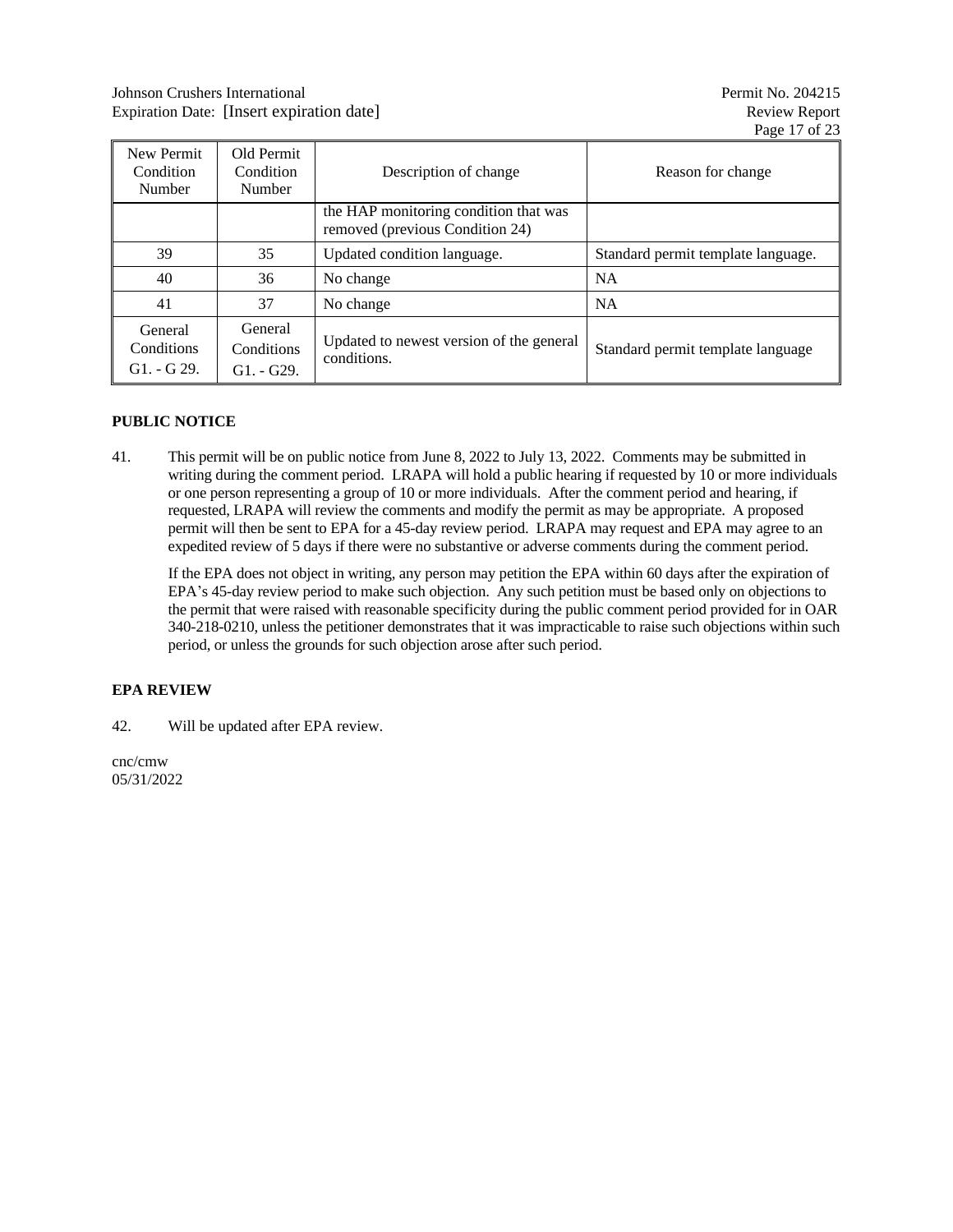# **EMISSION DETAIL SHEETS**

| <b>Facility Emission Summary</b>                       |           |                     |                      |                              |                              |                            |                   |             |                                        |                 |        |        |         |              |                          |         |                     |                           |                                    |        |           |        |
|--------------------------------------------------------|-----------|---------------------|----------------------|------------------------------|------------------------------|----------------------------|-------------------|-------------|----------------------------------------|-----------------|--------|--------|---------|--------------|--------------------------|---------|---------------------|---------------------------|------------------------------------|--------|-----------|--------|
|                                                        |           |                     |                      |                              |                              |                            |                   |             |                                        |                 |        |        |         |              |                          |         |                     |                           |                                    |        |           |        |
| <b>Criteria Pollutants</b>                             |           |                     |                      |                              |                              |                            |                   |             |                                        |                 |        |        |         |              |                          |         |                     |                           |                                    |        |           |        |
|                                                        | <b>PM</b> | <b>PM10</b>         | PM <sub>2.5</sub>    | <b>VOC</b>                   | <b>NO</b> <sub>x</sub>       | co                         | SO <sub>2</sub>   |             |                                        |                 |        |        |         |              |                          |         |                     |                           |                                    |        |           |        |
| <b>Emission Unit Description</b>                       | (TPY)     | (TPY)               | (TPY)                | (TPY)                        | (TPY)                        | (TPY)                      | (TPY)             |             |                                        |                 |        |        |         |              |                          |         |                     |                           |                                    |        |           |        |
| <b>Burn Tables</b>                                     | 0.6       | 0.6                 | 0.6                  | $\sim$ $\sim$                | 13.4                         | $\sim$ $\sim$              | $\sim$            |             |                                        |                 |        |        |         |              |                          |         |                     |                           |                                    |        |           |        |
| Metal Fabrication (Bays 1-4)                           | 1.6       | 1.6                 | 1.6                  | $\sim$ $\sim$                | $\sim$ $\sim$                | $\sim$ $\sim$              | $\sim$ $\sim$     |             |                                        |                 |        |        |         |              |                          |         |                     |                           |                                    |        |           |        |
| Welding                                                | 0.9       | 0.9                 | 0.9                  | $\sim$ $\sim$                | $\sim$ $\sim$                | $\overline{\phantom{a}}$   | $\sim$ $\sim$     |             |                                        |                 |        |        |         |              |                          |         |                     |                           |                                    |        |           |        |
| Spray Booth                                            | 0.7       | 0.7                 | 0.7                  | 34.6                         |                              |                            |                   |             |                                        |                 |        |        |         |              |                          |         |                     |                           |                                    |        |           |        |
| <b>NG Heaters</b>                                      | 0.04      | 0.04                | 0.04                 | 0.03                         | 0.51                         | 0.43                       | 0.01              |             |                                        |                 |        |        |         |              |                          |         |                     |                           |                                    |        |           |        |
| Road Dust                                              | 1.0       | 1.0                 | 1.0                  |                              |                              |                            |                   |             |                                        |                 |        |        |         |              |                          |         |                     |                           |                                    |        |           |        |
| Total =                                                | 4.7       | 4.7                 | 4.7                  | 34.6                         | 13.9                         | 0.43                       | 0.01              |             |                                        |                 |        |        |         |              |                          |         |                     |                           |                                    |        |           |        |
|                                                        |           |                     |                      |                              |                              |                            |                   |             |                                        |                 |        |        |         |              |                          |         |                     |                           |                                    |        |           |        |
| <b>Hazardous Air Pollutants/Toxic Air Contaminants</b> |           |                     |                      |                              |                              |                            |                   |             |                                        |                 |        |        |         |              |                          |         |                     |                           |                                    |        |           |        |
|                                                        |           |                     |                      |                              |                              |                            |                   |             |                                        |                 |        |        |         |              |                          |         |                     |                           |                                    |        |           |        |
|                                                        |           |                     |                      |                              |                              |                            |                   |             |                                        |                 |        |        |         |              |                          |         |                     |                           |                                    |        |           |        |
|                                                        |           |                     | Methyl Ether Acetate |                              |                              |                            |                   |             |                                        |                 |        |        |         |              |                          |         | Methyl Methacrylate |                           | Hexamethylene-1,6-<br>diisocyanate |        |           |        |
|                                                        |           |                     |                      |                              |                              |                            |                   |             |                                        |                 |        |        |         |              |                          |         |                     |                           |                                    |        |           |        |
|                                                        |           |                     |                      |                              |                              |                            |                   |             |                                        |                 |        |        |         |              |                          |         |                     |                           |                                    |        |           |        |
|                                                        |           |                     |                      |                              |                              |                            |                   |             |                                        |                 |        |        |         |              |                          |         |                     |                           |                                    |        |           |        |
|                                                        |           |                     |                      |                              |                              |                            |                   |             |                                        |                 |        |        |         |              |                          |         |                     |                           |                                    |        |           |        |
| <b>Emission Unit Description</b>                       | Acetone   | Methyl Ethyl Ketone | Propylene Glycol     | Trimethylbenzene<br>$1,2,3-$ | Trimethylbenzene<br>$1,2,4-$ | 1,3,5-<br>Trimethylbenzene | Isopropyl alcohol | Cyclohexane | Dipropylene Glycol<br>Monomethyl Ether | t-Butyl Acetate | Copper | Cumene | Toluene | Ethylbenzene | Xylene, Mixed<br>Isomers | Styrene |                     | Methyl Isobutyl<br>Ketone |                                    | Cobalt | Manganese | Nickel |
|                                                        |           |                     |                      |                              |                              |                            |                   |             |                                        |                 |        |        |         |              |                          |         |                     |                           |                                    |        |           |        |
|                                                        |           |                     |                      |                              |                              |                            |                   |             |                                        |                 |        |        |         |              |                          |         |                     |                           |                                    |        |           |        |
|                                                        |           |                     |                      |                              |                              |                            |                   |             |                                        |                 |        |        |         |              |                          |         |                     |                           |                                    |        |           |        |
|                                                        |           |                     |                      |                              |                              |                            |                   |             |                                        |                 |        |        |         |              |                          |         |                     |                           |                                    |        |           |        |
|                                                        |           |                     |                      |                              |                              |                            |                   |             |                                        |                 |        |        |         |              |                          |         |                     |                           |                                    |        |           |        |
|                                                        |           |                     |                      |                              |                              |                            |                   |             |                                        |                 |        |        |         |              |                          |         |                     |                           |                                    |        |           |        |
|                                                        |           |                     |                      |                              |                              |                            |                   |             |                                        |                 |        |        |         |              |                          |         |                     |                           |                                    |        |           |        |

Page 18 of 23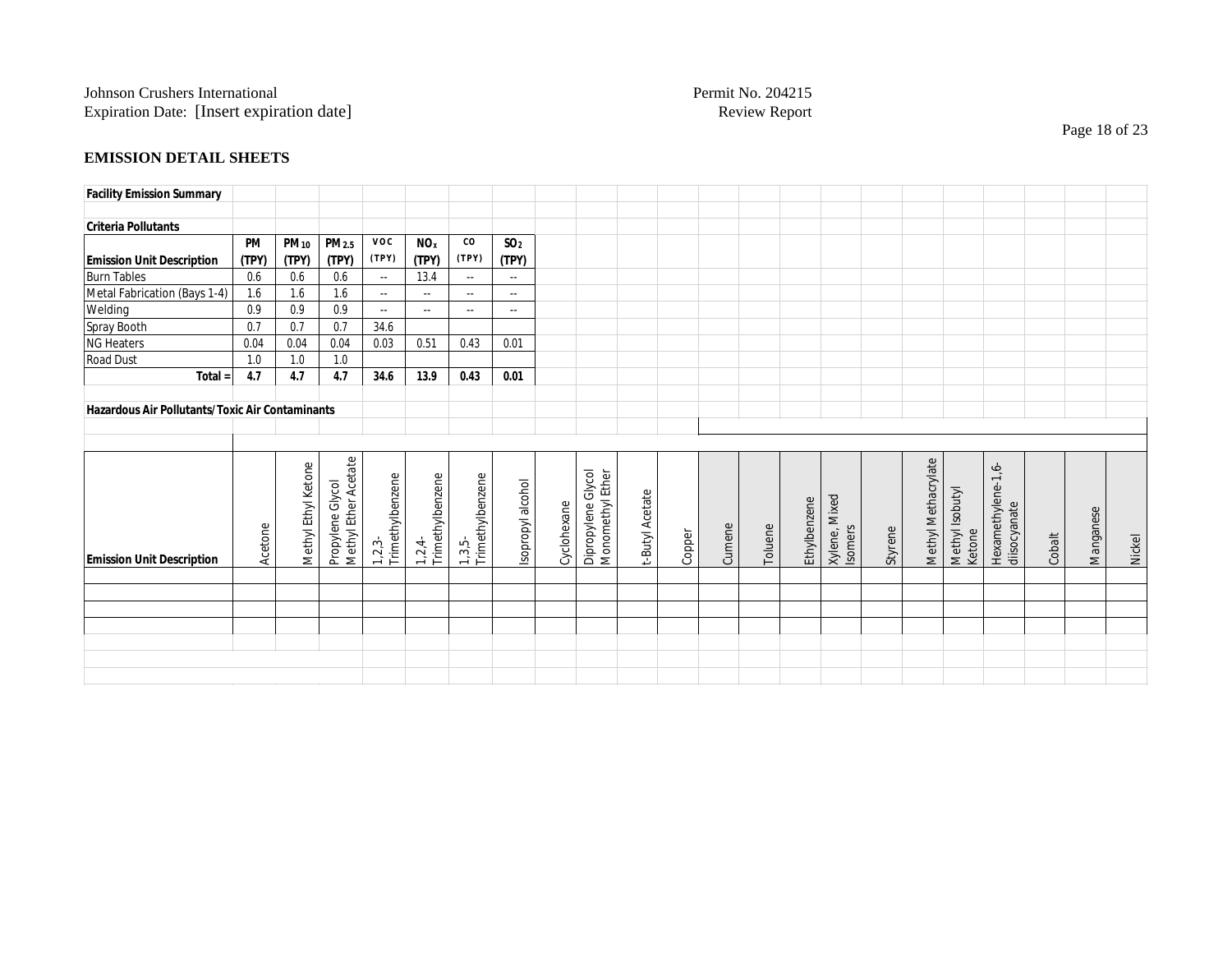#### Johnson Crushers International Permit No. 204215 Expiration Date: [Insert expiration date] The expiration of the expiration of the Review Report

**NOx and HAP emissions for Burn Tables (Plasma Cutters) - BT-1, BT-2, and BT-3**

**NOx Emissions** Unit Identification | Cutting Technique Metal Type | NOx Emissions Uncontrolled<sup>(2)</sup> (lb/hr) **NOx Emissions Uncontrolled (3) (TPY)** Whitney Burn Table (BT-1) Dry Stainless Steel, 35mm 1.35 **5.92** Messer Burn Table (BT-2) Dry Stainless Steel, 35mm 1.35 **5.92** Wet Burn Table (BT-3)  $\vert$  Wet Stainless Steel, 35mm 0.36  $\vert$  1.56 Total = 3.06 **13.40 HAP/TAC Emissions - All burn tables combined** Pollutant CAS No. Fume Percent Uncontrolled Emissions (lb/hr) Uncontrolled Emissions (TPY) Potential Emissions (lb/hr) **Potential Emissions (TPY)** Copper 7440-50-8 1.4% 0.086 0.375 0.002 **0.009** Manganese | 7439-96-5 | 10% | 0.612 | 2.680 | 0.015 | **0.068** Total = 0.02 **0.08 PM Emissions** (1) Unit Identification | Cutting | Metal Type | Fume | Control Device | % Control | PM Emissions - | PM Emissions - | P**M Emissions -** | PM Emissions - | PM Emissions - | PM Emissions - | PM Emissions - | PM Emissions - | PM Whitney Burn Table (BT-1) Dry Mild Steel, 8mm 23 Baghouse 98 3.04 0.061 13.33 **0.267** Messer Burn Table (BT-2) Dry Mild Steel, 8mm 23 Baghouse 98 3.04 0.061 13.33 **0.267** Wet Burn Table (BT-3) | Wet Mild Steel, 8mm | 0.25 | Water <sup>(8)</sup> | 0 | 0.033 | 0.033 | 0.145 | **0.145** Total = 6.12 0.15 26.80 0.68 **Fume Generation Rate/Specific Gravity Table** Metal Dry (g/min) Semidry (g/min) Wet (g/min) Mild Steel, 8mm 23 3 3 0.25 Stainless Steel, 8mm 35 4.1 0.35 Stainless Steel, 35mm 2.6 0.2 0.2 0.02 **NOx Emission Rate Table Converted from vol/min to mass/min<sup>(4)</sup>** Converted from vol/min to mass/min<sup>(4)</sup> Metal Dry (l/min) Semidry (l/min) Wet (l/min) Dry (g/min) Semidry (g/min) Wet (g/min) Mild Steel, 8mm 4.95 2.75 | 1.05 | 6.83 | 3.80 | 1.45 Stainless Steel, 8mm 4.75 2.45 1.15 6.56 3.38 1.59<br>Stainless Steel, 35mm 7.4 3.9 1.95 10.22 5.38 2.69 Stainless Steel, 35mm **Notes:** (1) Plasma cutter PM emissions are only used here to calculate potential HAP/TAC emissions. The burn table PM emissions are calculated based on mass of captured material. (2) 453.592 gram/pound

(3) Potential emissions assume 8760 hours per year of operation.

(4) NOx emissions assume NO<sub>2</sub> is 7.5% of the total emissions of NOx (NO and NO<sub>2</sub>). Assumes NO has a density of 1.34 g/L and NO<sub>2</sub> has a density of 1.88 g/L. (5) Mild steel fume is 67-73% iron, 2-10% manganese, and ND-1.4% copper. Stainless steel (310) fume is 25.4% iron, 4.4% manganese, 10.3% nickel, and 20.2% chromium(VI). (6) Water control efficiency built into the fume generation rate (7) Emissions are based on "Emission of Fume, Nitrogen Oxides and Noise in Plasma Cutting of Stainless and Mild Steel" by Bromsen B. et al. (1994)

Page 19 of 23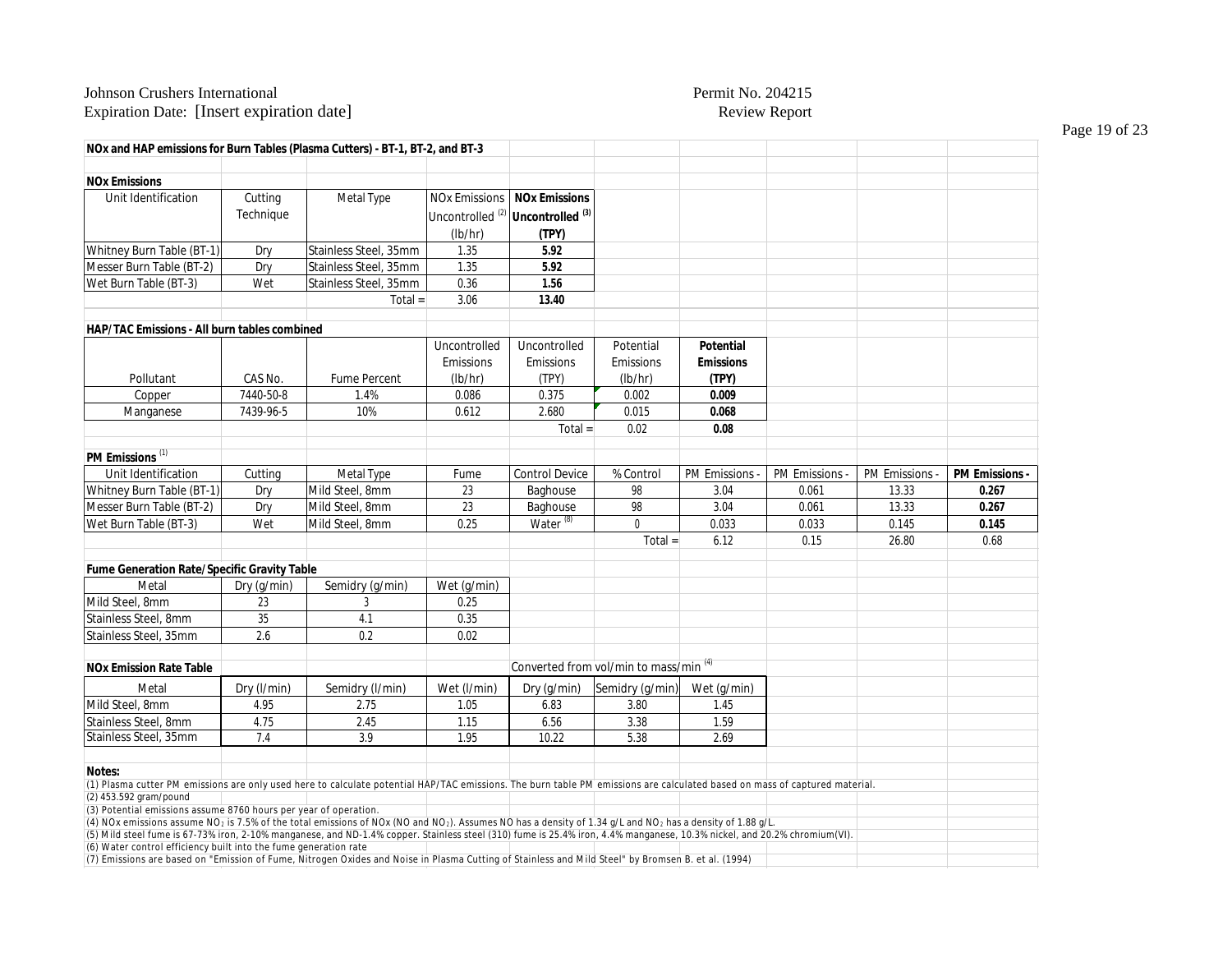|                                            |                              |                                                                                                                                                                                                                                                                                                                                       |                                          |                           |                              |                                                   |                              |                             |                                 |                    |             | Page 20 of 23                              |
|--------------------------------------------|------------------------------|---------------------------------------------------------------------------------------------------------------------------------------------------------------------------------------------------------------------------------------------------------------------------------------------------------------------------------------|------------------------------------------|---------------------------|------------------------------|---------------------------------------------------|------------------------------|-----------------------------|---------------------------------|--------------------|-------------|--------------------------------------------|
| Plantwide PM emissions                     |                              |                                                                                                                                                                                                                                                                                                                                       |                                          |                           |                              |                                                   |                              |                             |                                 |                    |             |                                            |
|                                            |                              | Based on highest year from annual reports, and including scale up factor                                                                                                                                                                                                                                                              |                                          |                           |                              |                                                   |                              |                             |                                 |                    |             |                                            |
|                                            |                              |                                                                                                                                                                                                                                                                                                                                       |                                          | Uncontrolled              | Controlled w/<br>BH-1 & BH-2 | Controlled w/<br>BH-N & BH-S                      |                              |                             |                                 |                    |             |                                            |
| Particulate<br>collected from<br>baghouses | Welding<br>wire/rod<br>usage | 5% of total weight<br>(for MF-1 and MF-2) $(1)$                                                                                                                                                                                                                                                                                       | 95% of total weight<br>(for Burn Tables) | MF-1 Emissions            | $MF-2$<br>Emissions          | <b>Burn Table</b><br>Emissions                    | Welding<br>Wire<br>Emissions | Paint<br>Booth<br>Emissions | Paved<br>Road Dust<br>Emissions | <b>Total</b><br>PM | Total<br>PM | $PM, PM_{10}$<br>and $PM2.5$<br><b>PTE</b> |
| (1b)                                       | (lb)                         | (lb)                                                                                                                                                                                                                                                                                                                                  | (Ib)                                     | (lb/yr)                   | (lb/yr)                      | (lb/yr)                                           | (lb/yr)                      | (lb/yr)                     | (lb/yr)                         | (lb/yr)            | (ton/yr)    | (ton/yr)                                   |
| 60,000                                     | 120,000                      | 3,000                                                                                                                                                                                                                                                                                                                                 | 57,000                                   | 3,061.2                   | 61.2                         | 1,162.8                                           | 1,812                        | 1,320                       | 2,000                           | 9,417.2            | 4.71        | 7.06                                       |
|                                            |                              |                                                                                                                                                                                                                                                                                                                                       |                                          |                           |                              |                                                   |                              |                             |                                 |                    |             |                                            |
| <b>Emission Factors from Permit</b>        |                              |                                                                                                                                                                                                                                                                                                                                       |                                          |                           |                              |                                                   |                              |                             |                                 |                    |             |                                            |
| EU                                         |                              | Throughput                                                                                                                                                                                                                                                                                                                            |                                          | Unit                      |                              | EF (Ib PM, PM <sub>10</sub> , PM <sub>2.5</sub> ) |                              |                             |                                 |                    |             |                                            |
| $MF-1$                                     |                              | Material Collected from BH-N, and BH-S <sup>(2)</sup>                                                                                                                                                                                                                                                                                 |                                          | lb                        |                              | 1.0204                                            |                              |                             |                                 |                    |             |                                            |
| $MF-2$                                     |                              | Material Collected from BH-N, and BH-S <sup>(3)</sup>                                                                                                                                                                                                                                                                                 |                                          | Ib                        |                              | 0.0204                                            |                              |                             |                                 |                    |             |                                            |
| BT-1 & BT-2                                |                              | Material Collected from BH-1 and BH-2 <sup>(4)</sup>                                                                                                                                                                                                                                                                                  |                                          | Ib                        |                              | 0.0204                                            |                              |                             |                                 |                    |             |                                            |
| MF-1 & MF-2                                | Welding Wire <sup>(5)</sup>  |                                                                                                                                                                                                                                                                                                                                       |                                          | 1,000 lb                  |                              | 15.1                                              |                              |                             |                                 |                    |             |                                            |
| PBO                                        |                              | Paint Booth Particulate - Constant                                                                                                                                                                                                                                                                                                    |                                          | lb $PM_{10}/$ month       | 110                          |                                                   |                              |                             |                                 |                    |             |                                            |
| Paved Road Dust Fugitives - Constant       |                              |                                                                                                                                                                                                                                                                                                                                       |                                          | Ib PM <sub>10</sub> /year | 2000                         |                                                   |                              |                             |                                 |                    |             |                                            |
|                                            |                              |                                                                                                                                                                                                                                                                                                                                       |                                          |                           |                              |                                                   |                              |                             |                                 |                    |             |                                            |
| Scale up factor for PTE                    |                              | 1.5                                                                                                                                                                                                                                                                                                                                   |                                          |                           |                              |                                                   |                              |                             |                                 |                    |             |                                            |
|                                            |                              | Based on 20 hr days Mon-Thur and 12 hour days Fri-Sun scaled to 24/7                                                                                                                                                                                                                                                                  |                                          |                           |                              |                                                   |                              |                             |                                 |                    |             |                                            |
|                                            |                              |                                                                                                                                                                                                                                                                                                                                       |                                          |                           |                              |                                                   |                              |                             |                                 |                    |             |                                            |
|                                            |                              |                                                                                                                                                                                                                                                                                                                                       |                                          |                           |                              |                                                   |                              |                             |                                 |                    |             |                                            |
|                                            |                              | (1) Facility has been weighing all baghouse material collected and has not been weighing the baghouse collections for the burn tables separately.<br>5% is assumed to be the amount collected from BH-1 & BH-2 (for MF-2).                                                                                                            |                                          |                           |                              |                                                   |                              |                             |                                 |                    |             |                                            |
|                                            |                              | (2) MF-1 is assumed to have the same amount of emissions as MF-2. Since MF-2 is controlled by baghouses, the emissions from MF-1 are assumed to be all the emissions<br>that are collected by baghouses BH-N & BH-S, and also those that passed through the baghouses. So the EF for MF-2 = 1.02041 (lb PM10 / lb baghouse captured). |                                          |                           |                              |                                                   |                              |                             |                                 |                    |             |                                            |
|                                            |                              | (3) To calculate the EF for the 2% of PM10 emissions that passed through the baghouse, this formula was used: (100% ÷ x%) – 100%, where x = the baghouse efficiency.                                                                                                                                                                  |                                          |                           |                              |                                                   |                              |                             |                                 |                    |             |                                            |
|                                            |                              | For a 98% efficient baghouse the EF is: $(100\% \div 98\%) - 100\% = 0.02041$ (lb PM10 / lb baghouse captured).                                                                                                                                                                                                                       |                                          |                           |                              |                                                   |                              |                             |                                 |                    |             |                                            |
|                                            |                              | (4) The Wet burn table emissions are not routed to a baghouse, but rather emitted locally like the other metal fab equipment, so the PM emissions are included in the MF-1 emissions.                                                                                                                                                 |                                          |                           |                              |                                                   |                              |                             |                                 |                    |             |                                            |
|                                            |                              | (5) Cross referencing the welding wire/rod types reported in the 2020 ATEI, the worst case PM EF is 15.1 (Ib PM/1000 lb rod used)                                                                                                                                                                                                     |                                          |                           |                              |                                                   |                              |                             |                                 |                    |             |                                            |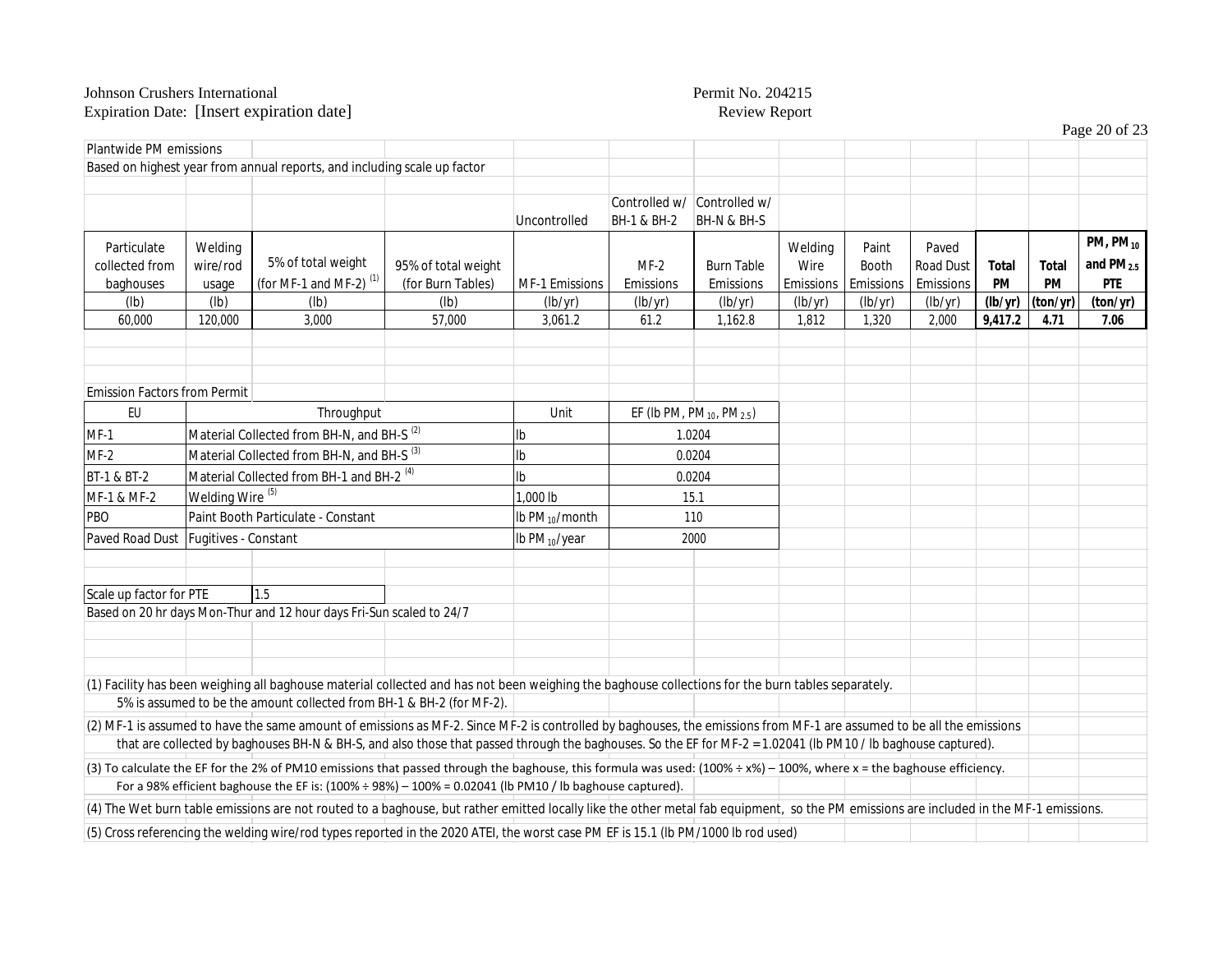|                                                                                                                                                                |            |                      |                |          |             |                                     |          |              |           |                               |        | Page 21 of 23 |
|----------------------------------------------------------------------------------------------------------------------------------------------------------------|------------|----------------------|----------------|----------|-------------|-------------------------------------|----------|--------------|-----------|-------------------------------|--------|---------------|
| <b>Welding Emissions</b>                                                                                                                                       |            |                      |                |          |             |                                     |          |              |           |                               |        |               |
| 2021 Actual GMAW Welding Wire/Rod Usage =                                                                                                                      |            |                      | 25.22          | 1000 lbs |             |                                     |          |              |           |                               |        |               |
| 2021 Actual FCAW Welding Wire/Rod Usage =                                                                                                                      |            |                      | 43.7           | 1000 lbs |             |                                     |          |              |           |                               |        |               |
|                                                                                                                                                                |            | Scale Up Factor (1)= | 3              |          |             |                                     |          |              |           |                               |        |               |
|                                                                                                                                                                |            |                      |                |          |             |                                     |          |              |           |                               |        |               |
| <b>HAP/TAC Emissions</b>                                                                                                                                       |            |                      |                |          |             | 2020 Welding Wire/Rod Usage By Type |          |              |           |                               |        |               |
|                                                                                                                                                                |            | Potential            | Potential      |          |             |                                     |          |              |           | Emission Factors (lb/1000 lb) |        |               |
|                                                                                                                                                                |            | Emissions            | Emissions      |          | Process     | Type                                | Chromium | Cromium (VI) | Cobalt    | Manganese                     | Nickel | Lead          |
| Pollutant                                                                                                                                                      | Cas No.    | (lb/hr)              | (TPY)          |          | <b>GMAW</b> | ERCuAl <sup>(2)</sup>               | 0.55     | <b>ND</b>    | <b>ND</b> | 0.846                         | 0.485  | <b>ND</b>     |
| Chromium (Total)                                                                                                                                               | 7440-47-3  | 2.4E-06              | 0.02           |          | <b>GMAW</b> | <b>E70S</b>                         | 0.001    | <b>ND</b>    | 0.001     | 0.318                         | 0.001  | <b>ND</b>     |
| Chromium (VI)                                                                                                                                                  | 18540-29-9 | $\mathbf{0}$         | $\overline{0}$ |          | <b>FCAW</b> | <b>E70T</b>                         | 0.004    | <b>ND</b>    | ND.       | 0.891                         | 0.005  | <b>ND</b>     |
| Cobalt                                                                                                                                                         | 7440-48-4  | 1.2E-08              | 0.0001         |          | <b>FCAW</b> | <b>E71T</b>                         | 0.002    | <b>ND</b>    | 0.001     | 0.662                         | 0.004  | <b>ND</b>     |
| Manganese                                                                                                                                                      | 7439-96-5  | 1.0E-05              | 0.09           |          |             |                                     |          |              |           |                               |        |               |
| Nickel                                                                                                                                                         | 7440-02-0  | 2.1E-06              | 0.02           |          |             |                                     |          |              |           |                               |        |               |
| Lead                                                                                                                                                           | 7439-92-1  | $\mathbf 0$          | 0              |          |             |                                     |          |              |           |                               |        |               |
|                                                                                                                                                                |            |                      |                |          |             |                                     |          |              |           |                               |        |               |
|                                                                                                                                                                |            |                      |                |          |             |                                     |          |              |           |                               |        |               |
| Notes:                                                                                                                                                         |            |                      |                |          |             |                                     |          |              |           |                               |        |               |
| (1) 2021 usage was roughly half of the highest usage year, and the scale up factor based on the highest year is 1.5, so scale up factor for 2020 welding is 3. |            |                      |                |          |             |                                     |          |              |           |                               |        |               |
| (2) Unspecified rod type EFs used for this wire on the ATEI.                                                                                                   |            |                      |                |          |             |                                     |          |              |           |                               |        |               |
| (3) Assumes highest emitting welding wire/rod for calendar year 2020 based on welding type.                                                                    |            |                      |                |          |             |                                     |          |              |           |                               |        |               |
| (4) ND (No Detect) is represented as zero.                                                                                                                     |            |                      |                |          |             |                                     |          |              |           |                               |        |               |
| (5) '<' than the detection limit values represented as the detection limit.                                                                                    |            |                      |                |          |             |                                     |          |              |           |                               |        |               |
| (6) Lead is assumed to be from lead compounds                                                                                                                  |            |                      |                |          |             |                                     |          |              |           |                               |        |               |
| (7) The NOx and CO emissions from welding are assumed to be negligible.                                                                                        |            |                      |                |          |             |                                     |          |              |           |                               |        |               |
| (8) Hourly emissions are based on annual usage divided by 8760.                                                                                                |            |                      |                |          |             |                                     |          |              |           |                               |        |               |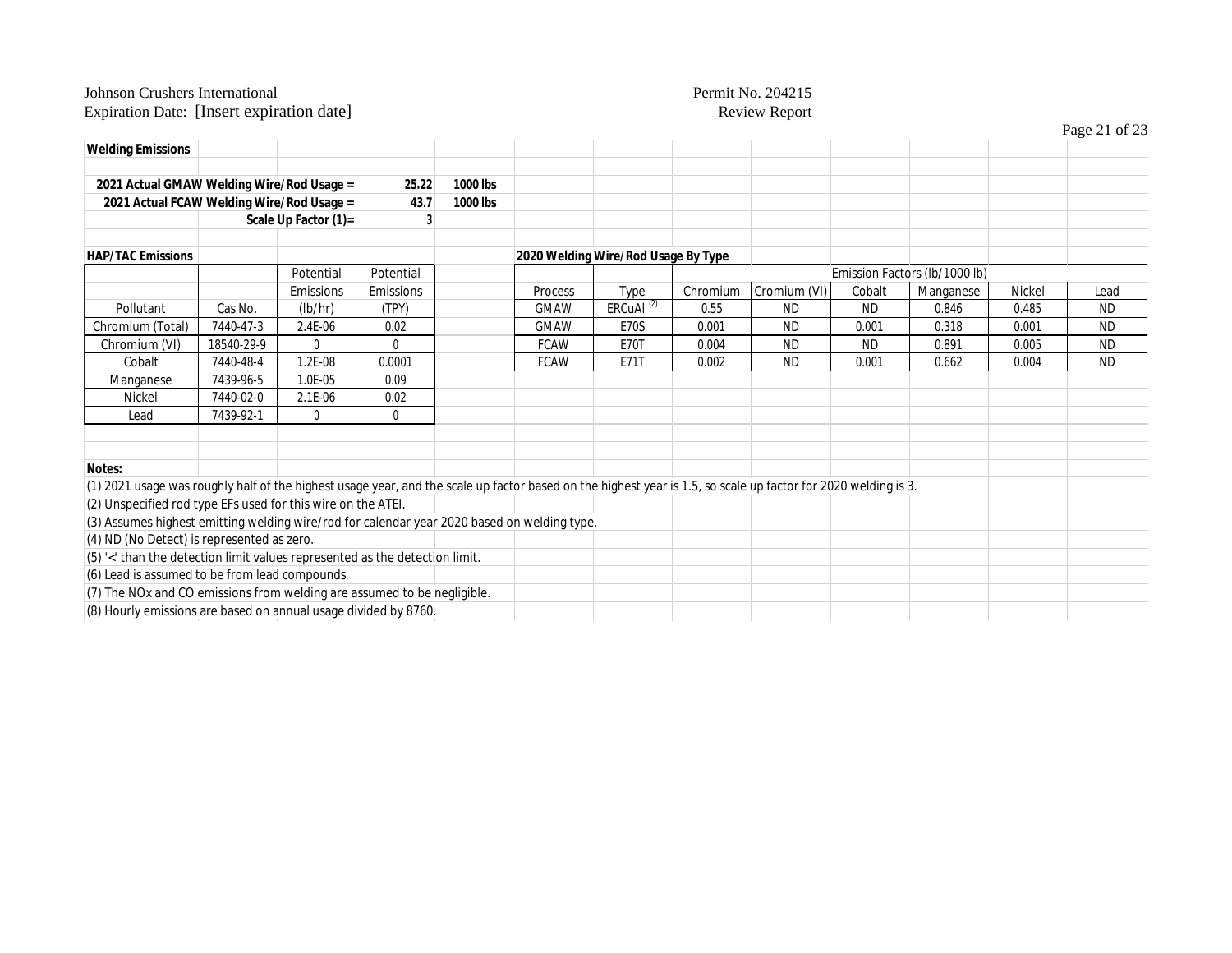| $\overline{\phantom{a}}$ | $\sim$<br>$\overline{\phantom{a}}$ |        |         |                   |              |                  |                    |         |                     |                                          |                            | $\overline{\phantom{a}}$   |                            |                   |             |                                        |                 |        |         |                                          |         |                     | Page 22 of 23             |                                    |
|--------------------------|------------------------------------|--------|---------|-------------------|--------------|------------------|--------------------|---------|---------------------|------------------------------------------|----------------------------|----------------------------|----------------------------|-------------------|-------------|----------------------------------------|-----------------|--------|---------|------------------------------------------|---------|---------------------|---------------------------|------------------------------------|
| VOC and HAP Emissions    | Scale Up Factor =                  | 1.5    |         |                   |              |                  |                    |         |                     |                                          |                            |                            |                            |                   |             |                                        |                 |        |         |                                          |         |                     |                           |                                    |
|                          | Transfer Efficiency =              | 60.00% |         |                   |              |                  |                    |         |                     |                                          |                            |                            |                            |                   |             |                                        |                 |        |         |                                          |         |                     |                           |                                    |
|                          | Filter Efficiency =                | 98.00% |         |                   |              |                  |                    |         |                     |                                          |                            |                            |                            |                   |             |                                        |                 |        |         |                                          |         |                     |                           |                                    |
|                          | Overall Control Efficiency =       | 99.20% |         |                   |              |                  |                    |         |                     |                                          |                            |                            |                            |                   |             |                                        |                 |        |         |                                          |         |                     |                           |                                    |
|                          |                                    |        |         |                   |              |                  |                    |         |                     |                                          |                            |                            |                            |                   |             |                                        |                 |        |         |                                          |         |                     |                           |                                    |
|                          |                                    |        |         |                   |              |                  |                    |         |                     |                                          |                            |                            |                            |                   |             |                                        |                 |        |         |                                          |         |                     |                           |                                    |
| Description              | Product Name                       | Vendor | Density | Gallons Purchased | Total Pounds | % Volatile by wt | VOC Usage (pounds) | Acetone | Methyl Ethyl Ketone | Propylene Glycol<br>Methyl Ether Acetate | 1,2,3-<br>Trimethylbenzene | 1,2,4-<br>Trimethylbenzene | 1,3,5-<br>Trimethylbenzene | Isopropyl alcohol | Cyclohexane | Dipropylene Glycol<br>Monomethyl Ether | t-Butyl Acetate | Cumene | Toluene | Ethylbenzene<br>Xylene, Mixed<br>Isomers | Styrene | Methyl Methacrylate | Methyl Isobutyl<br>Ketone | Hexamethylene-1,6-<br>diisocyanate |
|                          |                                    |        |         |                   |              |                  |                    |         |                     |                                          |                            |                            |                            |                   |             |                                        |                 |        |         |                                          |         |                     |                           |                                    |
|                          |                                    |        |         |                   |              |                  |                    |         |                     |                                          |                            |                            |                            |                   |             |                                        |                 |        |         |                                          |         |                     |                           |                                    |
|                          |                                    |        |         |                   |              |                  |                    |         |                     |                                          |                            |                            |                            |                   |             |                                        |                 |        |         |                                          |         |                     |                           |                                    |
|                          |                                    |        |         |                   |              |                  |                    |         |                     |                                          |                            |                            |                            |                   |             |                                        |                 |        |         |                                          |         |                     |                           |                                    |
|                          |                                    |        |         |                   |              |                  |                    |         |                     |                                          |                            |                            |                            |                   |             |                                        |                 |        |         |                                          |         |                     |                           |                                    |
|                          |                                    |        |         |                   |              |                  |                    |         |                     |                                          |                            |                            |                            |                   |             |                                        |                 |        |         |                                          |         |                     |                           |                                    |
|                          |                                    |        |         |                   |              |                  |                    |         |                     |                                          |                            |                            |                            |                   |             |                                        |                 |        |         |                                          |         |                     |                           |                                    |
|                          |                                    |        |         |                   |              |                  |                    |         |                     |                                          |                            |                            |                            |                   |             |                                        |                 |        |         |                                          |         |                     |                           |                                    |
|                          |                                    |        |         |                   |              |                  |                    |         |                     |                                          |                            |                            |                            |                   |             |                                        |                 |        |         |                                          |         |                     |                           |                                    |
|                          |                                    |        |         |                   |              |                  |                    |         |                     |                                          |                            |                            |                            |                   |             |                                        |                 |        |         |                                          |         |                     |                           |                                    |
|                          |                                    |        |         |                   |              |                  |                    |         |                     |                                          |                            |                            |                            |                   |             |                                        |                 |        |         |                                          |         |                     |                           |                                    |
|                          |                                    |        |         |                   |              |                  |                    |         |                     |                                          |                            |                            |                            |                   |             |                                        |                 |        |         |                                          |         |                     |                           |                                    |
|                          |                                    |        |         |                   |              |                  |                    |         |                     |                                          |                            |                            |                            |                   |             |                                        |                 |        |         |                                          |         |                     |                           |                                    |
|                          |                                    |        |         |                   |              |                  |                    |         |                     |                                          |                            |                            |                            |                   |             |                                        |                 |        |         |                                          |         |                     |                           |                                    |
|                          |                                    |        |         |                   |              |                  |                    |         |                     |                                          |                            |                            |                            |                   |             |                                        |                 |        |         |                                          |         |                     |                           |                                    |
|                          |                                    |        |         |                   |              |                  |                    |         |                     |                                          |                            |                            |                            |                   |             |                                        |                 |        |         |                                          |         |                     |                           |                                    |
|                          |                                    |        |         |                   |              |                  |                    |         |                     |                                          |                            |                            |                            |                   |             |                                        |                 |        |         |                                          |         |                     |                           |                                    |
|                          |                                    |        |         |                   |              |                  |                    |         |                     |                                          |                            |                            |                            |                   |             |                                        |                 |        |         |                                          |         |                     |                           |                                    |
|                          |                                    |        |         |                   |              |                  |                    |         |                     |                                          |                            |                            |                            |                   |             |                                        |                 |        |         |                                          |         |                     |                           |                                    |
|                          |                                    |        |         |                   |              |                  |                    |         |                     |                                          |                            |                            |                            |                   |             |                                        |                 |        |         |                                          |         |                     |                           |                                    |
|                          |                                    |        |         |                   |              |                  |                    |         |                     |                                          |                            |                            |                            |                   |             |                                        |                 |        |         |                                          |         |                     |                           |                                    |
|                          |                                    |        |         |                   |              |                  |                    |         |                     |                                          |                            |                            |                            |                   |             |                                        |                 |        |         |                                          |         |                     |                           |                                    |
|                          |                                    |        |         |                   |              |                  |                    |         |                     |                                          |                            |                            |                            |                   |             |                                        |                 |        |         |                                          |         |                     |                           |                                    |
|                          |                                    |        |         |                   |              |                  |                    |         |                     |                                          |                            |                            |                            |                   |             |                                        |                 |        |         |                                          |         |                     |                           |                                    |
|                          |                                    |        |         |                   |              |                  |                    |         |                     |                                          |                            |                            |                            |                   |             |                                        |                 |        |         |                                          |         |                     |                           |                                    |
|                          |                                    |        |         |                   |              |                  |                    |         |                     |                                          |                            |                            |                            |                   |             |                                        |                 |        |         |                                          |         |                     |                           |                                    |
|                          |                                    |        |         |                   |              |                  |                    |         |                     |                                          |                            |                            |                            |                   |             |                                        |                 |        |         |                                          |         |                     |                           |                                    |
|                          |                                    |        |         |                   |              |                  |                    |         |                     |                                          |                            |                            |                            |                   |             |                                        |                 |        |         |                                          |         |                     |                           |                                    |
|                          |                                    |        |         |                   |              |                  |                    |         |                     |                                          |                            |                            |                            |                   |             |                                        |                 |        |         |                                          |         |                     |                           |                                    |
|                          |                                    |        |         |                   |              |                  |                    |         |                     |                                          |                            |                            |                            |                   |             |                                        |                 |        |         |                                          |         |                     |                           |                                    |
|                          |                                    |        |         |                   |              |                  |                    |         |                     |                                          |                            |                            |                            |                   |             |                                        |                 |        |         |                                          |         |                     |                           |                                    |
|                          |                                    |        |         |                   |              |                  |                    |         |                     |                                          |                            |                            |                            |                   |             |                                        |                 |        |         |                                          |         |                     |                           |                                    |
|                          |                                    |        |         |                   |              |                  |                    |         |                     |                                          |                            |                            |                            |                   |             |                                        |                 |        |         |                                          |         |                     |                           |                                    |
|                          |                                    |        |         |                   |              |                  |                    |         |                     |                                          |                            |                            |                            |                   |             |                                        |                 |        |         |                                          |         |                     |                           |                                    |
|                          |                                    |        |         |                   |              |                  |                    |         |                     |                                          |                            |                            |                            |                   |             |                                        |                 |        |         |                                          |         |                     |                           |                                    |
|                          |                                    |        |         |                   |              |                  |                    |         |                     |                                          |                            |                            |                            |                   |             |                                        |                 |        |         |                                          |         |                     |                           |                                    |
|                          |                                    |        |         |                   |              |                  |                    |         |                     |                                          |                            |                            |                            |                   |             |                                        |                 |        |         |                                          |         |                     |                           |                                    |
|                          |                                    |        |         |                   |              |                  |                    |         |                     |                                          |                            |                            |                            |                   |             |                                        |                 |        |         |                                          |         |                     |                           |                                    |
|                          |                                    |        |         |                   |              |                  |                    |         |                     |                                          |                            |                            |                            |                   |             |                                        |                 |        |         |                                          |         |                     |                           |                                    |
|                          |                                    |        |         |                   |              |                  |                    |         |                     |                                          |                            |                            |                            |                   |             |                                        |                 |        |         |                                          |         |                     |                           |                                    |
|                          |                                    |        |         |                   |              |                  |                    |         |                     |                                          |                            |                            |                            |                   |             |                                        |                 |        |         |                                          |         |                     |                           |                                    |
|                          |                                    |        |         |                   |              |                  |                    |         |                     |                                          |                            |                            |                            |                   |             |                                        |                 |        |         |                                          |         |                     |                           |                                    |